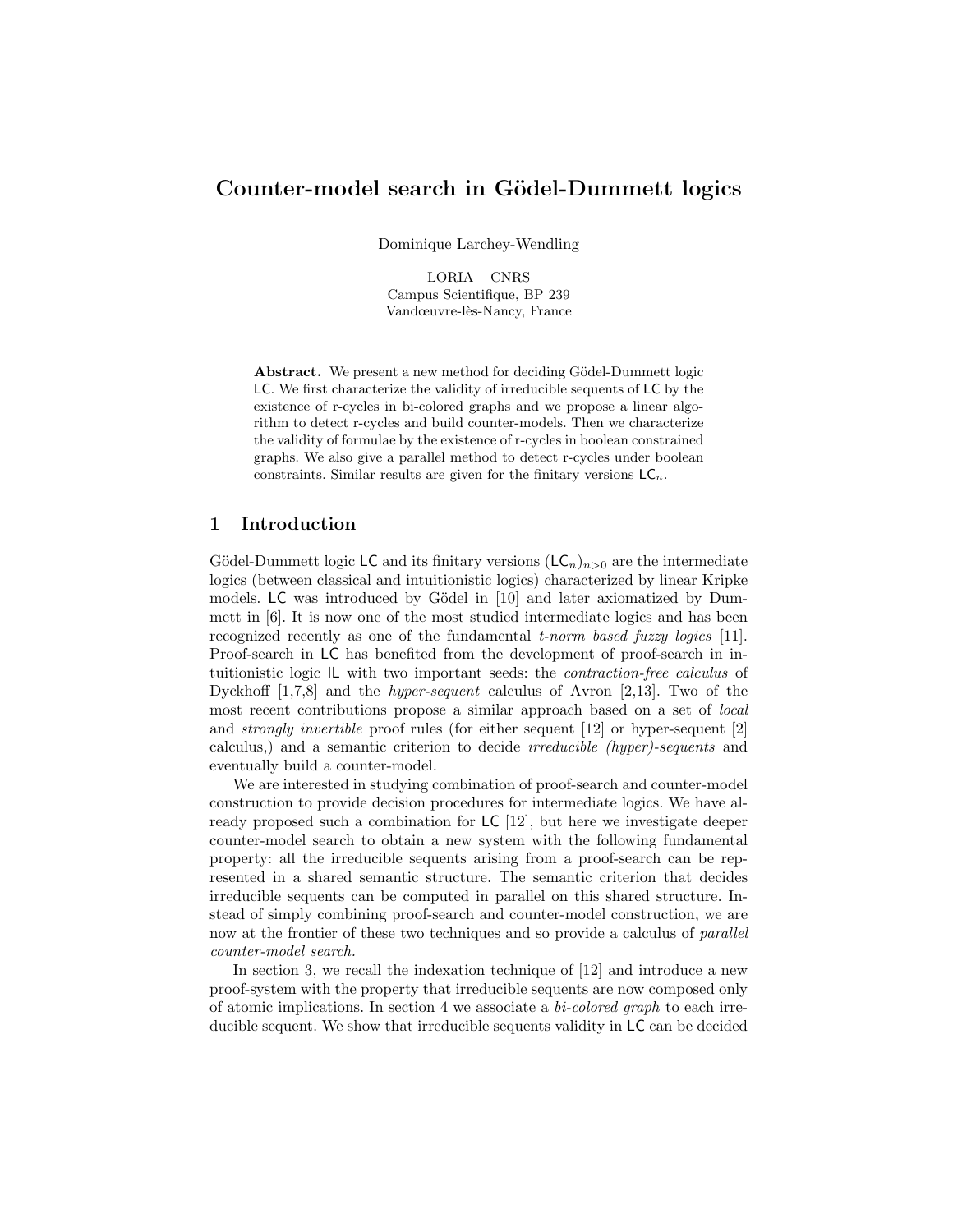from the existence of r-cycles in the graph. We propose a linear time algorithm to detect r-cycles and eventually build counter-models. We prove similar results for  $LC_n$ . In section 5, we show that proof-search can be viewed as a non-deterministic choice of arrows in a bi-colored graph corresponding to left or right premises of proof-rules. We postpone non-deterministic choices by introducing boolean selectors and represent proof-search by a conditional bi-colored graph. We prove that validity is characterized by the existence of r-cycles in every instance of this graph and discuss r-cycle detection combined with boolean constraint solving. Moreover, we characterize the smallest  $n$  for which a given formula is invalid in  $LC_n$ . In section 6, we detail some implementation techniques for a constrained r-cycle detection algorithm based on matrices of binary decision diagrams and briefly present our parallel counter-model search system both for LC and for its finitary versions  $\mathsf{LC}_n$ .

### 2 Introduction to Gödel-Dummett logics  $LC_n$

In this section, we present the algebraic semantics of the family of propositional Gödel-Dummett logics  $\mathsf{LC}_n$ . The value n belongs to the set  $\overline{\mathbb{N}}^* = \{1, 2, ...\} \cup \{\infty\}$ of strictly positive natural numbers with its natural order  $\leq$ , augmented with a greatest element  $\infty$ . In the case  $n = \infty$ , the logic LC<sub>∞</sub> is also denoted by LC: this is the usual Gödel-Dummett logic.

The set of propositional formulae, denoted Form is defined inductively, starting from a set of propositional variables denoted by Var with an additional bottom constant  $\perp$  denoting *absurdity* and using the connectives  $\wedge$ ,  $\vee$  and  $\supset$ . A substitution denoted by  $\sigma$  is any function that associates a formula to every propositional variable. We denote by  $A_{\sigma}$  the result of the application of  $\sigma$  to the variables in A. IL will denote the set of formulae that are provable in any intuitionistic propositional calculus (see [7]) and CL will denote the classically valid formulae. As usual an *intermediate propositional logic* [1] is a set of formulae  $\mathcal{L}$ satisfying  $IL \subseteq \mathcal{L} \subseteq CL$  and closed under the rule of modus ponens (if  $A \in \mathcal{L}$  and  $A \supset B \in \mathcal{L}$  then  $B \in \mathcal{L}$ ) and under arbitrary substitution (if  $A \in \mathcal{L}$  and  $\sigma$  is any substitution then  $A_{\sigma} \in \mathcal{L}$ .)

For any  $n \in \overline{\mathbb{N}}^*$ , the Gödel-Dummett logic  $\mathsf{LC}_n$  is an intermediate logic. On the semantic side, it is characterized by the linear Kripke models of size  $n$ (see [6].) The following strictly increasing sequence holds:

$$
\mathsf{IL} \subset \mathsf{LC} = \mathsf{LC}_{\infty} \subset \cdots \subset \mathsf{LC}_n \subset \cdots \subset \mathsf{LC}_1 = \mathsf{CL}
$$

In the particular case of LC, the logic has a simple Hilbert axiomatic system:  $(X \supset Y) \vee (Y \supset X)$  added to the axioms of IL.

In this paper, we will use the algebraic semantics characterization of  $LC_n$  [2] rather than Kripke semantics. Let us fix a particular  $n \in \overline{\mathbb{N}}^*$ . The algebraic model is the set  $\overline{[0,n)} = [0,\ldots,n[\cup\{\infty\}$  composed of  $n+1$  elements.<sup>1</sup> An interpretation

<sup>&</sup>lt;sup>1</sup> With the convention  $\overline{[0,\infty)} = \mathbb{N} \cup \{\infty\}$ . With our particular representation, the algebraic models  $\overline{[0,n)}$  form a strictly increasing sequence of subsets of  $\overline{\mathbb{N}}$ .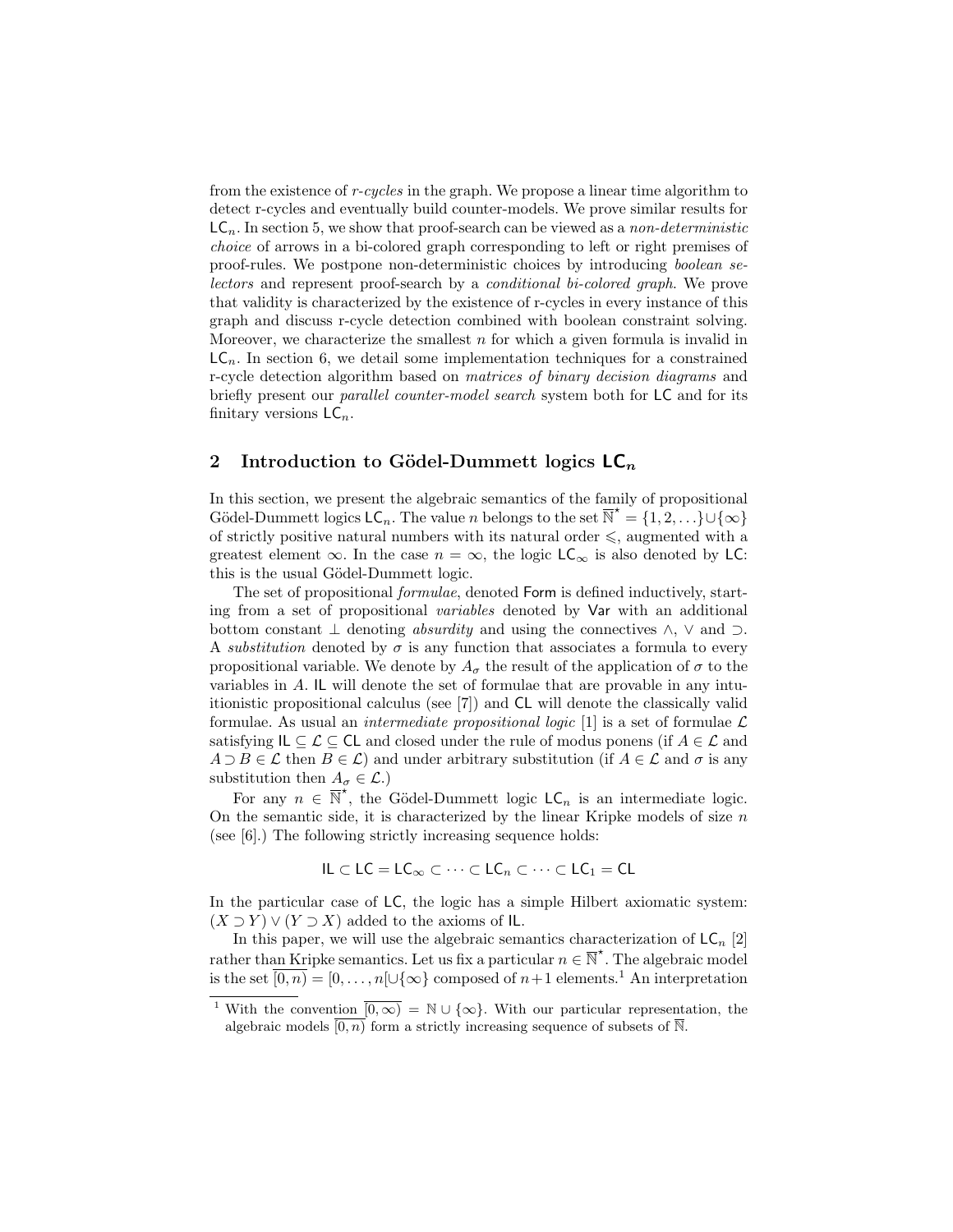of propositional variables  $\lbrack\cdot\rbrack\rbrack$  :  $\forall$ ar  $\rightarrow$   $\lbrack 0,n\rbrack\rbrack$  is inductively extended to formulae:  $\perp$  interpreted by 0, the conjunction  $\wedge$  is interpreted by the minimum function denoted  $\wedge$ , the disjunction  $\vee$  by the maximum function  $\vee$  and the implication ⊃ by the operator  $\rightarrow$  defined by  $a \rightarrow b =$  if  $a \leq b$  then  $\infty$  else b. A formula D is *valid* for the interpretation  $\llbracket \cdot \rrbracket$  if the equality  $\llbracket D \rrbracket = \infty$  holds. This interpretation is complete for LC. A *counter-model* of a formula  $D$  is an interpretation  $\llbracket \cdot \rrbracket$  such that  $\llbracket D \rrbracket < \infty$ . A sequent is a pair  $\Gamma \vdash \Delta$  where  $\Gamma$  and  $\Delta$  are multisets of formulae.  $\Gamma, \Delta$  denotes the sum of the two multisets and if  $\Gamma$  is the empty multiset, we write  $\vdash \Delta$ . Given a sequent  $\Gamma \vdash \Delta$  and an interpretation  $\lVert \cdot \rVert$  of variables, we interpret  $\Gamma \equiv A_1, \ldots, A_n$  by  $\llbracket \Gamma \rrbracket = \llbracket A_1 \rrbracket \wedge \cdots \wedge \llbracket A_n \rrbracket$  and  $\Delta \equiv B_1, \ldots, B_p$  by  $\llbracket \Delta \rrbracket = \llbracket B_1 \rrbracket \vee \cdots \vee \llbracket B_p \rrbracket$ . This sequent is *valid* with respect to the interpretation [ $\cdot$ ] if  $||T|| \le ||\Delta||$  holds. On the other hand, a *counter-model* to this sequent is an interpretation  $\llbracket \cdot \rrbracket$  such that  $\llbracket \Delta \rrbracket \leq \llbracket \Gamma \rrbracket$ , i.e. for any pair  $(i, j)$ , the inequality  $[[B_j] < [[A_i]]$  holds.

### 3 Proof-search and sequent calculus for  $LC_n$

In this section we present a refinement of the decision procedure described in [12]. As before, we have the three following steps: first a linear reduction of a formula D into a flat sequent  $\delta^{-}(D) \vdash \Diamond \supset \mathcal{X}_D$ , then a sequent based proof-search that reduces this flat sequent into a set of *implicational sequents*  $\Gamma_i \vdash \Delta_b$  and finally a semantic algorithm that builds counter-models of  $\Gamma_i \vdash \Delta_b$ .

In [12], the proof-search process produced what we called pseudo-atomic sequents, which are sequents composed only of formulae of the form X and  $X \supset Y$  where X and Y are propositional variables. In our new system, we further constraint our proof-search procedure to only produce atomic implications  $X\supset Y$ . We do not integrate the  $\perp$  constant but it can be treated as in [12]. So atomic formulae are variables. We introduce a new special variable  $\diamondsuit \notin \mathsf{Var}$ . From now, (propositional) variables are elements of  $\text{Var}_{\diamondsuit} = \text{Var} \cup {\diamondsuit}$  but we require that  $\diamondsuit$  does not occur in the formulae we are trying to decide, so it has a special meaning during proof-search:

**Definition 1 (B-contexts).** A b-context denoted  $\Delta_b$  is a non-empty multiset of implications such that if  $A \supset B \in \Delta_b$  then  $\diamondsuit \supset B \in \Delta_b$ .

#### 3.1 Linear reduction through indexation

We refine our indexation technique and the notion of flat sequent.

Definition 2 (Flat formula and sequent). A flat formula is of one of the following forms:  $X \supset Y$  or  $Z \supset (X \otimes Y)$  or  $(X \otimes Y) \supset Z$  where  $X, Y$  and  $Z$ are propositional variables and  $\otimes \in \{\wedge, \vee, \supset\}$ .  $\Gamma \vdash \Delta_b$  is a flat sequent if all formulae of  $\Gamma$  are flat and  $\Delta_b$  is a b-context of atomic implications.

Let us fix a particular formula D (not containing  $\Diamond$ ) We introduce a new variable  $\mathcal{X}_A$  (not occurring in D and different from  $\Diamond$ ) for every occurrence A of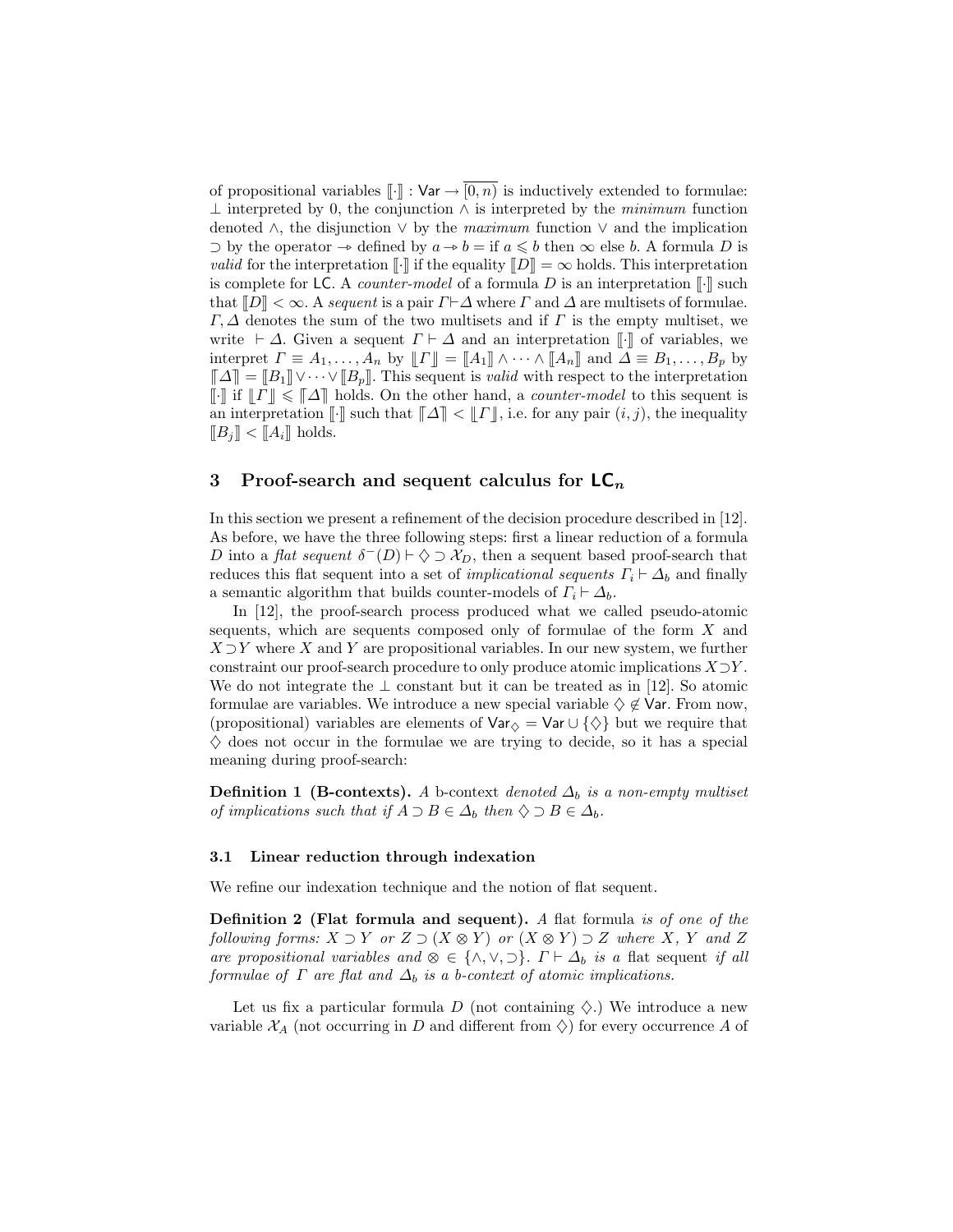| $T, A \supset C \vdash \Delta$                                                                      | $T, B \supset C \vdash \Delta$ | $\left[\supseteq_{2}\right]$                                                           | $\frac{\Gamma, A \supset B, A \supset C \vdash \Delta}{\Gamma, A \supset (B \land C) \vdash \Delta}$ | $\left[\supseteq_{2}\right]$ |
|-----------------------------------------------------------------------------------------------------|--------------------------------|----------------------------------------------------------------------------------------|------------------------------------------------------------------------------------------------------|------------------------------|
| $\frac{\Gamma, A \supset C, B \supset C \vdash \Delta}{\Gamma, (A \lor B) \supset C \vdash \Delta}$ | $\left[\supseteq_{3}\right]$   | $\frac{\Gamma, A \supset B \vdash \Delta}{\Gamma, A \supset (B \lor C) \vdash \Delta}$ | $\left[\supseteq_{3}\right]$                                                                         |                              |
| $\frac{\Gamma, A \supset C \vdash \Delta}{\Gamma, A \supset (B \lor C) \vdash \Delta}$              | $\left[\supseteq_{4}\right]$   |                                                                                        |                                                                                                      |                              |

Fig. 1. Proof rules for implications in  $\mathsf{LC}_n$ .

subformula of D. So the variables  $\mathcal{X}_A$  represent the nodes of the decomposition tree of D. Then, we define the multisets  $\delta^+(K)$  and  $\delta^-(K)$  by induction on the  $occurence$  of the subformula  $K$  (the comma represents the sum of multisets.) These two multisets are composed of only flat formulae with variables of the form  $\mathcal{X}_A$  or V (where V is a variable of D):

 $\delta^+(V) = \mathcal{X}_V \supset V$  when V is a variable  $\delta^+(A \otimes B) = \delta^+(A), \delta^+(B), \mathcal{X}_{A \otimes B} \supset (\mathcal{X}_A \otimes \mathcal{X}_B)$  when  $\otimes \in \{\wedge, \vee\}$ <br> $\delta^+(A \supseteq B) = \delta^-(A), \delta^+(B), \mathcal{Y}_{A \otimes B} \supseteq (\mathcal{Y}_{A} \supseteq \mathcal{Y}_{B})$  $\delta^+(A \supset B) = \delta^-(A), \delta^+(B), \mathcal{X}_{A \supset B} \supset (\mathcal{X}_A \supset \mathcal{X}_B)$  $\delta^-(V) = V \supset \mathcal{X}_V$  when V is a variable  $\delta^-(A \otimes B) = \delta^-(A), \delta^-(B), (\mathcal{X}_A \otimes \mathcal{X}_B) \supset \mathcal{X}_{A \otimes B}$  when  $\otimes \in \{\wedge, \vee\}$ <br> $\delta^-(A \supseteq B) = \delta^+(A), \delta^-(B), (\mathcal{Y}_A \supseteq \mathcal{Y}_B) \supseteq \mathcal{Y}_A$  $\delta^{-}(A \supset B) = \delta^{+}(A), \delta^{-}(B), (\mathcal{X}_{A} \supset \mathcal{X}_{B}) \supset \mathcal{X}_{A \supset B}$ 

We just recall the proposition 1 already proved in [12]. We also introduce the proposition 2 which is the semantic counterpart of the substitution property of intermediate logics.

**Proposition 1.** Both  $\delta^+(D)$ ,  $\mathcal{X}_D \vdash D$  and  $\delta^-(D)$ ,  $D \vdash \mathcal{X}_D$  are valid in  $\mathsf{LC}_n$ .

**Proposition 2.** If  $\llbracket \cdot \rrbracket$  is such that  $\llbracket \mathcal{X}_K \rrbracket = \llbracket K \rrbracket$  holds for any occurrence K of subformula of D, then equation  $\|\delta^{-}(D)\| = \|\delta^{+}(D)\| = \infty$  holds.

Both proofs are left to the reader (trivial induction on  $K$ , see [12]). Then we are able to propose our linear reduction of a formula into a flat sequent. The proof of the following result can be found in appendix A.

**Theorem 1.** In  $\mathsf{LC}_n$ , D is valid if and only if  $\delta^{-}(D) \vdash \Diamond \supset \mathcal{X}_D$  is valid.

We recall that  $\Diamond$  is just another variable but is required not to occur elsewhere in the sequent, and so does not occur in  $D$  or as one of the  $\mathcal{X}_K$  introduced during the computation of  $\delta^-(D)$ .

### 3.2 Reducing flat sequents by proof search

In figure 1, we recall proof rules for  $LC_n$  [12]. All of them are sound and strongly invertible. We replace the "old" rule  $[\supset_4]$  (not included in the figure) with a new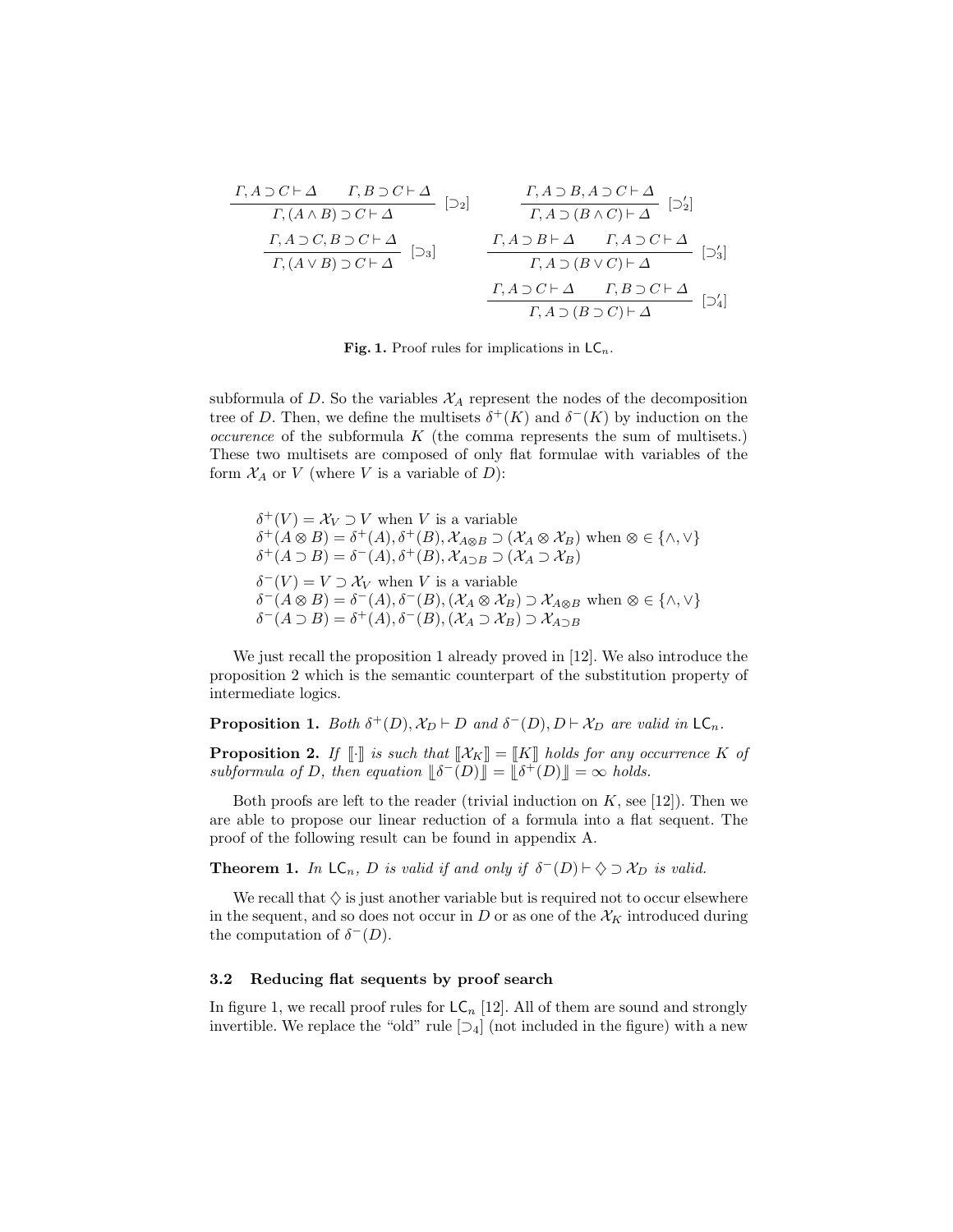version:

$$
\frac{\Gamma, B \supset C \vdash A \supset B, \Diamond \supset B, \Delta_b \qquad \Gamma, \Diamond \supset C \vdash \Delta_b}{\Gamma, (A \supset B) \supset C \vdash \Delta_b} \quad [\supset_4] \quad \Delta_b \text{ is a b-context}
$$

**Theorem 2.** In  $LC_n$ , rule  $[\supseteq_4]$  is sound and strongly invertible.

This theorem is proved in appendix A. The aim for such a new rule is that applied backward, all proof rules only introduce implications. Applying rules  $[\supseteq_2]$ , [ $\Box$ 3], [ $\Box$ 4] and [ $\Box'$ <sub>2</sub>], [ $\Box'$ <sub>4</sub>] bottom-up, it is easy to see that the proof-search process applied to the flat sequent  $\delta^{-}(D) \vdash \Diamond \supset \mathcal{X}_{D}$  terminates and produces a set of *irreducible sequents*, meaning that no more rules can be applied to them.

Definition 3 (Implicational sequent). A implicational sequent is of the form  $X_1 \supset Y_1, \ldots, X_k \supset Y_k \vdash A_1 \supset B_1, \ldots, A_l \supset B_l$ , all the  $X_i, Y_i, A_i, B_i$  are variables.

As there is one rule for each case of  $(X \otimes Y) \supset Z$  or  $Z \supset (X \otimes Y)$  and as the corresponding rule transforms the compound formula into one, two or three atomic implications in each premise, these irreducible sequents are implicational sequents. Moreover, if  $\Gamma \vdash \Delta$  is any of those irreducible sequents then  $\Delta$  is also a b-context. Indeed, applied backward, all proof-rules preserve flat sequents and the starting sequent is itself flat. We point out that there is no more a distinction between  $\Diamond$  and other variables in the notion of implicational sequent: the notion of b-context is only used during proof-search. Section 5.1 discusses the proofsearch process in further details.

### 4 Counter-models of implicational sequents

In this section, we present a new and visual criterion to decide implicational sequents. In particular, the sequents that arise as irreducible during the previously described proof-search process are implicational.

### 4.1 Bi-colored graph of an implicational sequent

Let  $S = X_1 \supset Y_1, \ldots, X_k \supset Y_k \vdash A_1 \supset B_1, \ldots, A_l \supset B_l$  be an implicational sequent. We build a bi-colored graph  $\mathcal{G}_{\mathcal{S}}$  which has nodes in the set  $\{X_i\} \cup \{Y_i\} \cup \{A_i\} \cup \{B_i\}$ and has two kinds of arrows, green (denoted by  $\rightarrow$ ) and red (denoted by  $\Rightarrow$ .) The set of arrows is  $\{X_1 \to Y_1, \ldots, X_k \to Y_k\} \cup \{B_1 \to A_1, \ldots, B_l \to A_l\}.$  The red arrow  $B_i \Rightarrow A_i$  is in the direction *opposite* to that in the implication  $A_i \supset B_i$ .

We will often use the symbols  $\rightarrow$  and  $\Rightarrow$  to denote the corresponding incidence relation in the graph. So for example,  $\rightarrow \Rightarrow$  denotes the composition of the two relations and  $X \to Y$  means there exists a chain  $X \to Z \Rightarrow Y$  in  $\mathcal{G}_{\mathcal{S}}$ . Also  $\xrightarrow{\star}$  is the reflexive and transitive closure of  $\rightarrow$ , i.e. the accessibility for the  $\rightarrow$  relation, And  $\rightarrow + \Rightarrow$  is the union of relations.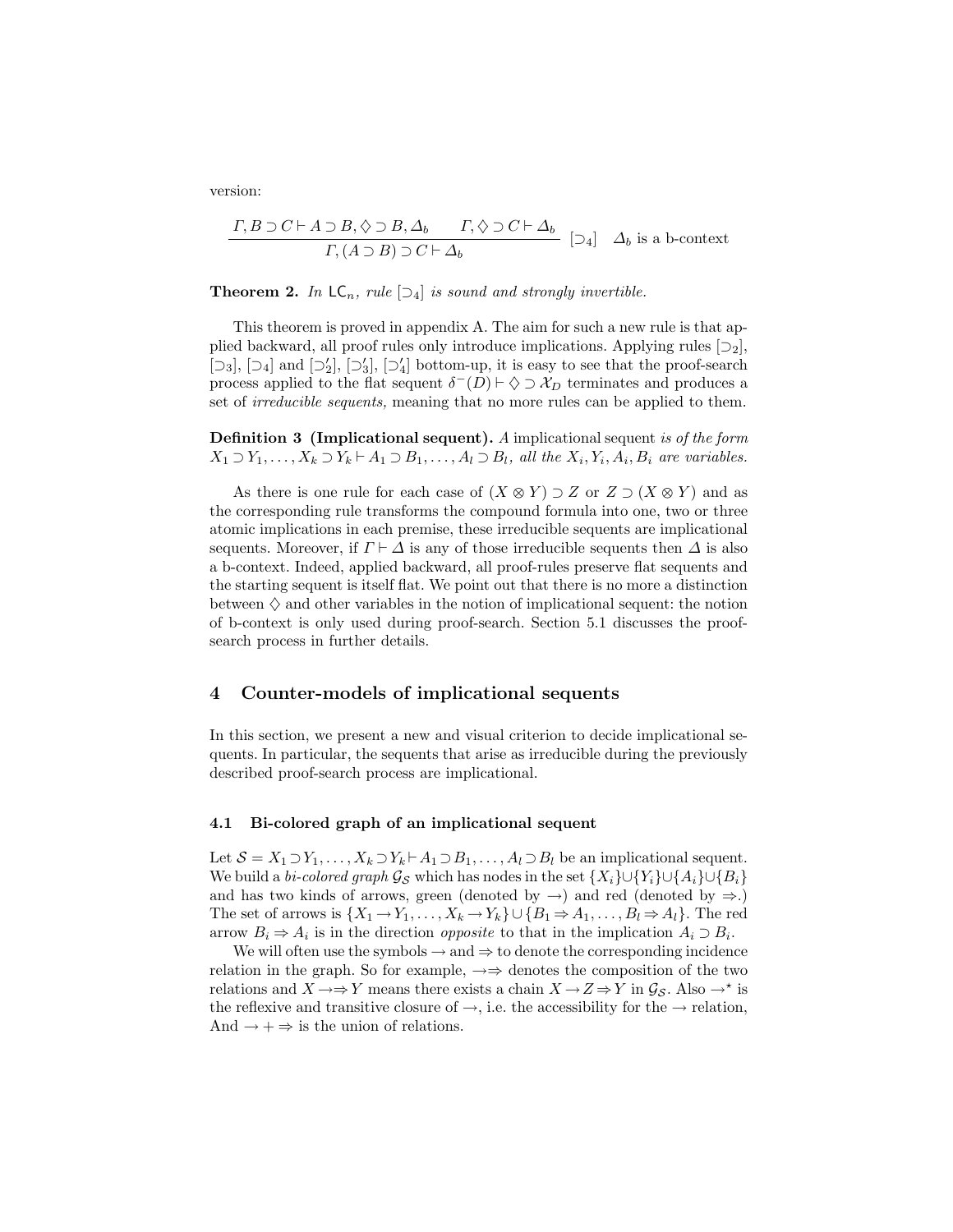### 4.2 Heights in bi-colored graphs

We define a notion of bi-height in bi-colored graphs. The idea is very simple. A green arrow  $\rightarrow$  weighs 0 and a red arrow  $\Rightarrow$  weighs at least 1.

Definition 4 (Bi-height in a bi-colored graph). Let  $G$  be a bi-colored graph. A bi-height is a function  $h : \mathcal{G} \to \mathbb{N}$  such that for any  $x, y \in \mathcal{G}$ , if  $x \to y \in \mathcal{G}$  then  $h(x) \leq h(y)$  and if  $x \Rightarrow y \in \mathcal{G}$  then  $h(x) < h(y)$ .

As we will see, bi-height can be used to compute counter-models. We characterize graphs that admit bi-heights by the notion of r-cycle. This notion is similar to the notion of G-cycle in [3] but here we give a simple and efficient algorithm to find cycles and compute counter-models.

**Definition 5 (R-cycle).** A r-cycle is a chain of the form  $x(\rightarrow +\Rightarrow)^* \Rightarrow x$ .

It is clear that if a graph has a r-cycle, then there is no bi-height. We give a linear<sup>2</sup> algorithm to compute a bi-height when there is no r-cycle.

**Theorem 3.** Let  $G$  be a bi-colored graph. It is possible to decide if  $G$  has rcycles in linear time and if not, it is possible to compute a bi-height h for  $\mathcal G$  in linear time.

*Proof.* Even if it has no r-cycle, G may still contain green  $(\rightarrow)$  cycles. To remove all cycles, we introduce the contracted graph  $\mathcal{G}'$  of  $\mathcal{G}$ : let  $\mathcal{C}$  be the set of strongly connected components for the "green" sub-graph of  $\mathcal{G}$  (i.e.  $\mathcal{G}_{\rightarrow}$ ),  $\mathcal{C} = \{[x] | x \in \mathcal{G}\}\$ and  $[x]$  is the strongly connected component of x.  $\mathcal{G}'$  has  $\mathcal{C}$  as set of nodes, and the set of arrows is described by:

$$
[x] \rightarrow [y]
$$
 iff  $[x] \neq [y]$  and  $\exists x', y'$  s.t.  $[x] = [x'], [y] = [y']$  and  $x' \rightarrow y' \in \mathcal{G}$  $[x] \Rightarrow [y]$  iff  $\exists x', y'$  s.t.  $[x] = [x'], [y] = [y']$  and  $x' \Rightarrow y' \in \mathcal{G}$ 

 $\mathcal{G}'$  is computed in linear time by standard depth first search algorithms.  $\mathcal{G}'$  has no green  $(\rightarrow)$  cycle (because they collapse into a strongly connected component) and so  $\mathcal{G}'$  has a cycle (with either  $\rightarrow$  or  $\Rightarrow$  arrows) if and only if  $\mathcal{G}$  has a r-cycle. Finding a cycle in  $\mathcal{G}'$  takes linear time in the size of  $\mathcal{G}'$  (which is smaller than the size of  $\mathcal{G}$ .)

Now suppose that  $\mathcal{G}'$  has no cycle (i.e. no r-cycle in  $\mathcal{G}$ ). The relation  $(\rightarrow +\Rightarrow)^*$ is a finite partial order and we can define  $h': \mathcal{G}' \to \mathbb{N}$  inductively by:

$$
h'([y]) = \max\left\{\begin{matrix}h'([x]) \text{ for } [x] \to [y] \in \mathcal{G}'\\h'([x]) + 1 \text{ for } [x] \Rightarrow [y] \in \mathcal{G}'\end{matrix}\right\}
$$

We can compute the whole function  $h'$  in linear time by sorting the nodes of  $\mathcal{G}'$ along  $(\rightarrow + \rightarrow)^*$ , again by depth first search. We define  $h(x) = h'([x])$  and prove that h is a bi-height in G. If  $x \to y \in \mathcal{G}$ : first case  $[x] = [y]$  and then  $h(x) = h(y)$ , second case  $[x] \neq [y]$  and then  $[x] \rightarrow [y] \in \mathcal{G}'$  thus  $h'([x]) \leq h'([y])$  by definition of h', so  $h(x) \leq h(y)$ . If  $x \to y \in \mathcal{G}$  then  $[x] \to [y] \in \mathcal{G}'$  and  $h'([x]) + 1 \leq h'([y])$ so  $h(x) < h(y)$ .

<sup>2</sup> Linearity is measured w.r.t. the number of vertexes and arrows in the graph.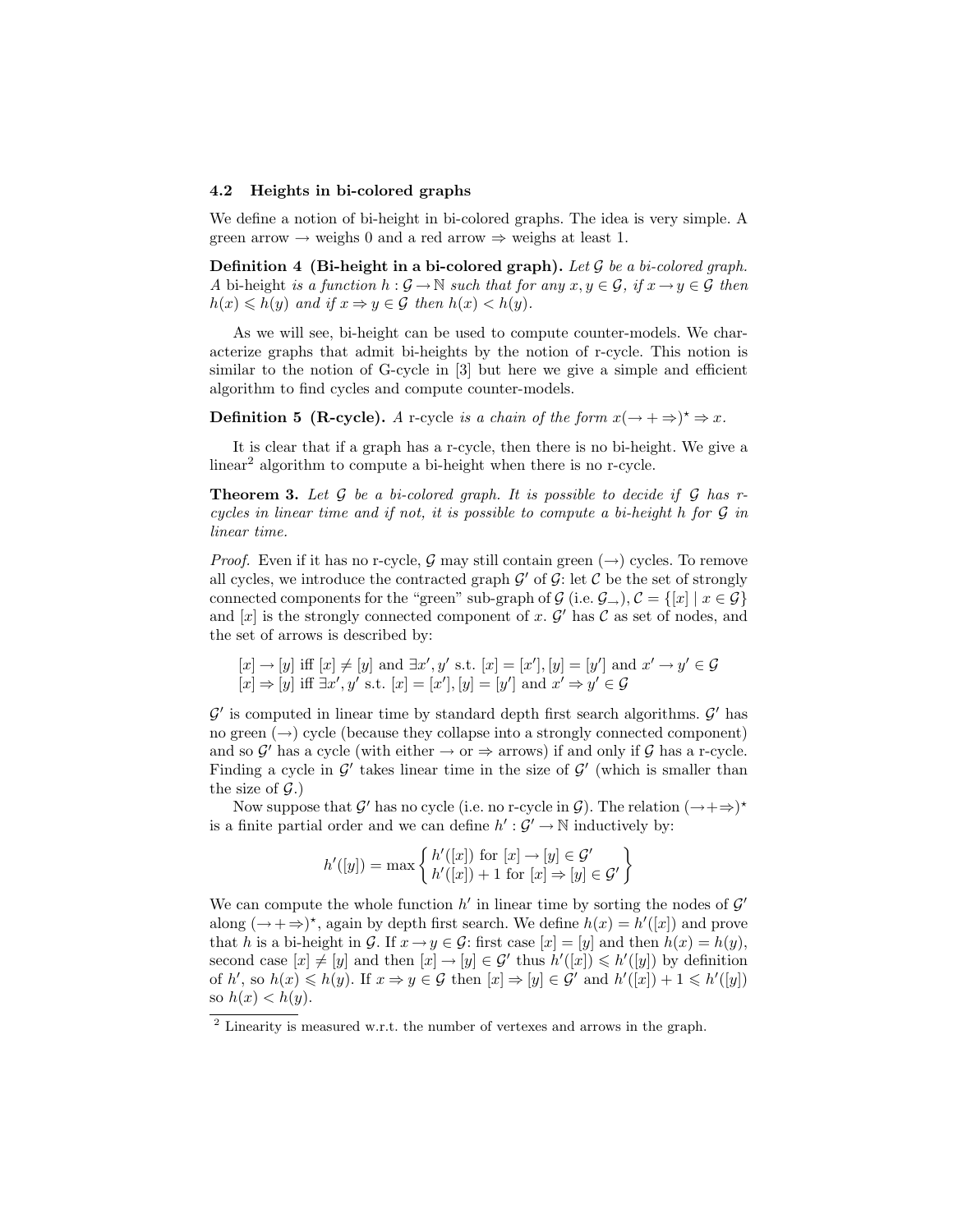**Theorem 4.** If G has no chain of type  $(\rightarrow^* \Rightarrow)^n$  then the height h of theorem 3 satisfies  $\forall x \in \mathcal{G}, h(x) < n$ .

*Proof.* In  $\mathcal{G}'$ , if  $h'([y]) = n$  then there exists a chain  $[x](\Rightarrow^{*})^n[y]$  in  $\mathcal{G}'$ . This result is straightforwardly proved by induction on  $n$ . Then suppose that there exists y such that  $h(y) = m \ge n$ . We obtain a chain of type  $(\Rightarrow \rightarrow)^m$  in  $\mathcal{G}'$ . Expanding the "green" strongly connected components of  $G$ , we obtain a chain of type  $(\rightarrow^* (\Rightarrow \rightarrow^*) \rightarrow^*)^m$  in G. It contains a subchain of type  $(\rightarrow^* \Rightarrow)^n$ .

**Theorem 5.** Let  $G$  be a bi-colored graph with no r-cycle. Then, for n greater than the number of nodes of G, the graph G has no chain of the form  $(\rightarrow^* \Rightarrow)^n$ .

*Proof.* Let s be the number of nodes of G. Let n be greater or equal to s,  $n \geq s$ . Suppose that G has a chain of the form  $x_0 \rightarrow^* \Rightarrow x_1 \rightarrow^* \Rightarrow \cdots \rightarrow^* \Rightarrow x_n$ . If all the  $x_i$  are different then the set  $\{x_0, x_1, \ldots, x_n\}$  contains  $n+1 > s$  nodes of G. This is not possible. So let  $i < j$  be such that  $x_i = x_j$ . The chain  $x_i \to^* \Rightarrow \cdots \to^* \Rightarrow x_j$ is a r-cycle.

#### 4.3 Counter-models vs. chains in bi-colored graphs

**Lemma 1.** Let S be an implicational sequent and  $\mathcal{G}_{S}$  its associated bi-colored graph. Let  $[\![\cdot]\!]$  :  $\forall$ ar $\Diamond \rightarrow [\overline{0,n}]$  be a counter-model of S in  $\mathsf{LC}_n$  and  $X_1 \rightarrow \cdots \rightarrow$  $X_k \Rightarrow Y$  a chain in  $\mathcal{G}_{\mathcal{S}}$ . Then  $[[X_1]] \leq \cdots \leq [[X_k]] \leq [[Y]]$  holds.

*Proof.* Let  $S = \Gamma \vdash \Delta$ . As  $\llbracket \cdot \rrbracket$  is a counter-model, the relation  $\llbracket \Delta \rrbracket < \llbracket \Gamma \rrbracket$ holds. As  $X_k \Rightarrow Y \in \mathcal{G}_S$ , the formula  $Y \supset X_k$  is an element of  $\Delta$ . So we deduce  $[[Y \supset X_k] \leq \llbracket \Delta \rrbracket < \infty$ . Thus we obtain  $[[Y] \supset [X_k]]$  and  $[[X_k] = [[Y \supset X_k]] \leq$  $\llbracket \Delta \rrbracket$ . Also  $X_{k-1} \to X_k \in \mathcal{G}_{\mathcal{S}}$ , so  $X_{k-1} \supset X_k$  belongs to  $\Gamma$ . Thus  $\llbracket X_k \rrbracket \leq \llbracket \Delta \rrbracket <$  $\llbracket \Gamma \rrbracket \leqslant \llbracket X_{k-1} \supseteq X_k \rrbracket$  holds. So it is necessary that  $\llbracket X_{k-1} \rrbracket \leqslant \llbracket X_k \rrbracket$  (because otherwise,  $[[X_{k-1} \supset X_k] = [[X_k]]$  holds) and we deduce  $[[X_{k-1}]] \leq [[X_k]] \leq [[\Delta]]$ . By descending induction on i for  $k-1, k-2, \ldots, 2$ , we can prove that  $[[X_{i-1}]] \le$  $\|\tilde{X}_i\| \leqslant \|\Delta\|$ 

**Theorem 6.** For  $n < \infty$ , the implicational sequent S has a counter-model in  $\mathsf{LC}_n$  if and only if its associated graph  $\mathcal{G}_{\mathcal{S}}$  contains no chain of type  $(\rightarrow^{\star} \Rightarrow)^{n+1}$ .

*Proof.* Let  $S = \Gamma \vdash \Delta$ . First we prove the if part. We suppose that  $\mathcal{G}_S$  contains no chain of the form  $(\rightarrow^* \Rightarrow)^{n+1}$ . Then by theorem 4, there exists a bi-height function  $h : \mathcal{G}_{\mathcal{S}} \to [0, n]$ . We define the semantic function  $\llbracket \cdot \rrbracket : \text{Var}_{\diamondsuit} \to \overline{[0, n]}$  by  $[[X]] = h(X)$  if  $h(X) < n$  and  $[[X]] = \infty$  if  $h(X) = n$  if X occurs in S (i.e. is a node of  $\mathcal{G}_{\mathcal{S}}$ , and  $||X|| = \infty$  (or any other value) when X does not occur in S. Now, let us prove that  $\llbracket \cdot \rrbracket$  is a counter-model of S. Indeed, if  $X \supset Y \in \Gamma$ then  $X \to Y \in \mathcal{G}_{\mathcal{S}}$  and then  $h(X) \leq h(Y)$ . It follows that  $[[X]] \leq [[Y]]$  and so  $[[X \supset Y]] = \infty$ . We have  $[[T]] = \infty$ . If  $X \supset Y \in \Delta$  then  $Y \Rightarrow X \in \mathcal{G}_{\mathcal{S}}$ . Thus  $h(Y) < h(X)$  and  $[[X \supset Y]] = [[Y]] = h(Y) < h(X) \leq n$ .  $[[X \supset Y]] \leq n - 1$ holds and so  $\llbracket \Delta \rrbracket \leq n - 1$  holds. Finally,  $\llbracket \Delta \rrbracket \leq n - 1 < \infty = \llbracket \Gamma \rrbracket$  so  $\llbracket \cdot \rrbracket$  is a counter-model of S.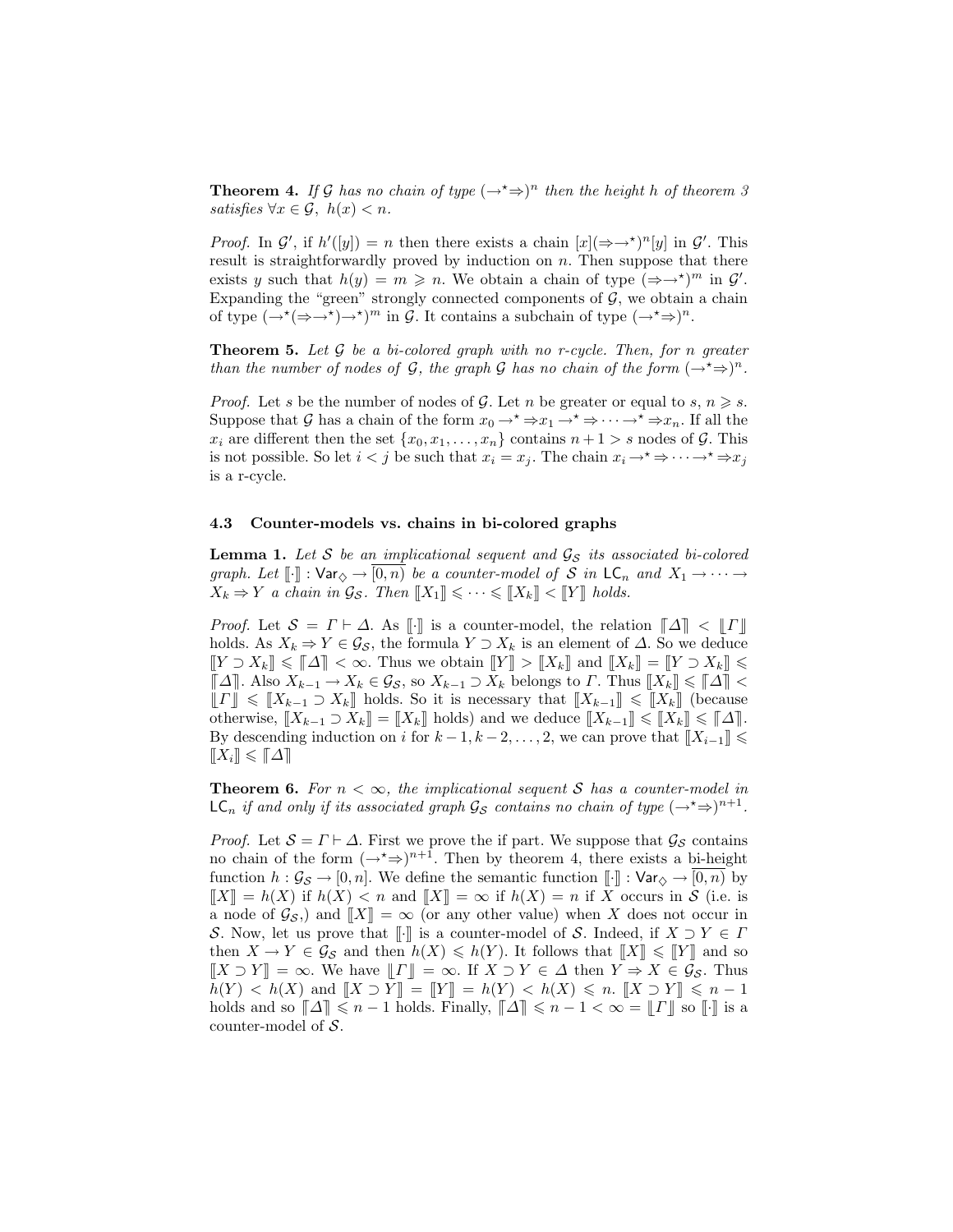Now we prove the only if part of the theorem. Let  $\llbracket \cdot \rrbracket$  :  $\forall$ ar $\Diamond \rightarrow [0, n)$  be a counter-model of S. Suppose there is a chain of the form  $(\rightarrow^* \Rightarrow)^{n+1}$  in  $\mathcal{G}_{\mathcal{S}}$ :  $X_0 \to X^* \to X_1 \to X_2 \to X^* \to \cdots \to X_n \to X_{n+1}$ . So for any *i*, there is a chain  $X_i \to^* \Rightarrow X_{i+1}$  and by lemma 1, we obtain  $[[X_i]] < [[X_{i+1}]]$ . Then,  $[[X_0]] <$  $[[X_1]] < \cdots < [[X_{n+1}]]$  is a strictly increasing sequence of  $n+2$  elements in  $[0,n]$ . As this set has  $n + 1$  elements, we get a contradiction.

**Theorem 7.** An implicational sequent S has a counter-model in  $LC$  if and only if its associated graph  $\mathcal{G}_{\mathcal{S}}$  has no r-cycle.

*Proof.* For the if part, if  $\mathcal{G}_{\mathcal{S}}$  has no r-cycle, by theorem 3, there is a height  $h: \mathcal{G}_{\mathcal{S}} \to \mathbb{N}$ . We define  $[[X]] \in \mathbb{N} \cup \{\infty\}$  by  $[[X]] = h(X)$  and obtain a counter-model of S in LC. For the only if part, the existence of a chain  $X \to^* \Rightarrow^* \Rightarrow^* \Rightarrow^* \Rightarrow X$ would lead to  $||X|| < ||X||$  by the same argument as before.

### 4.4 Algebraic criteria and the limit counter-model

We have seen that the existence of counter-models of implicational sequents is equivalent to the lack of r-cycles in the associated bi-colored graphs. Now we present an algebraic formula that expresses the existence of r-cycles. Let  $\mathcal G$  be a bi-colored graph of k nodes with its incidence relations  $\rightarrow$  and  $\Rightarrow$ . The relation  $\rightarrow$  (or  $\Rightarrow$ ) can be viewed as an *incidence k × k-matrix* whose rows and columns are indexed by the nodes of  $\mathcal G$ . The cells of these matrices take their value in the boolean algebra  $\{0,1\}$ . So there is a 1 at cell  $(x, y)$  in the matrix of  $\rightarrow$  if and only if  $x \to y \in \mathcal{G}$ . We define  $+$  as the disjunction (or logical "or") and  $\cdot$  as the conjunction (or logical "and") in the boolean algebra  $\{0, 1\}$ . These operations extend naturally to sum and multiplication of square boolean matrices.

Now if we identify the relations  $\rightarrow$  and  $\rightarrow$  with their respective matrices, the composed relation  $\rightarrow \Rightarrow$  has a corresponding matrix  $\rightarrow \rightarrow \Rightarrow$  and the union of relations  $\rightarrow$  and  $\Rightarrow$  has a corresponding matrix  $\rightarrow + \Rightarrow$ . The relation  $\rightarrow^*$ corresponds to a matrix  $\sum_{i\geqslant 0} \rightarrow^i$ . So  $((\rightarrow + \Rightarrow)^{\star} \Rightarrow)_{x,x} = 1$  means that there exists a chain of the form  $x(\rightarrow + \Rightarrow)^* \Rightarrow x$  in the graph G. Let  $tr(\cdot)$  denote the trace of matrices defined by  $tr(M) = \sum_{x} M_{x,x}$ .

### **Proposition 3.** G has a r-cycle if and only if  $tr((\rightarrow + \Rightarrow)^* \Rightarrow) = 1$ .

In section 6, we will explain how to compute this trace efficiently. We conclude this section by a criterion to determine the minimal  $n$  for which a given sequent S has a counter-model in  $\mathsf{LC}_n$ . Let  $\sum M$  denote the sum of all the elements of the matrix M defined by  $\sum M = \sum_{x,y} M_{x,y}$ .

**Proposition 4.** Let  $S$  be an implicational sequent not valid in  $LC$ . There exists a minimal n such that S has a counter-model in  $LC_n$  and it is the first n s.t.  $\sum (\rightarrow^* \Rightarrow)^{n+1} = 0.$ 

*Proof.* By theorem 6, S has a counter-model in  $LC_n$ , iff  $\mathcal{G}_{\mathcal{S}}$  has no chain of the form  $(\rightarrow^* \Rightarrow)^{n+1}$ . Having no chain of the form  $(\rightarrow^* \Rightarrow)^{n+1}$  means the matrix of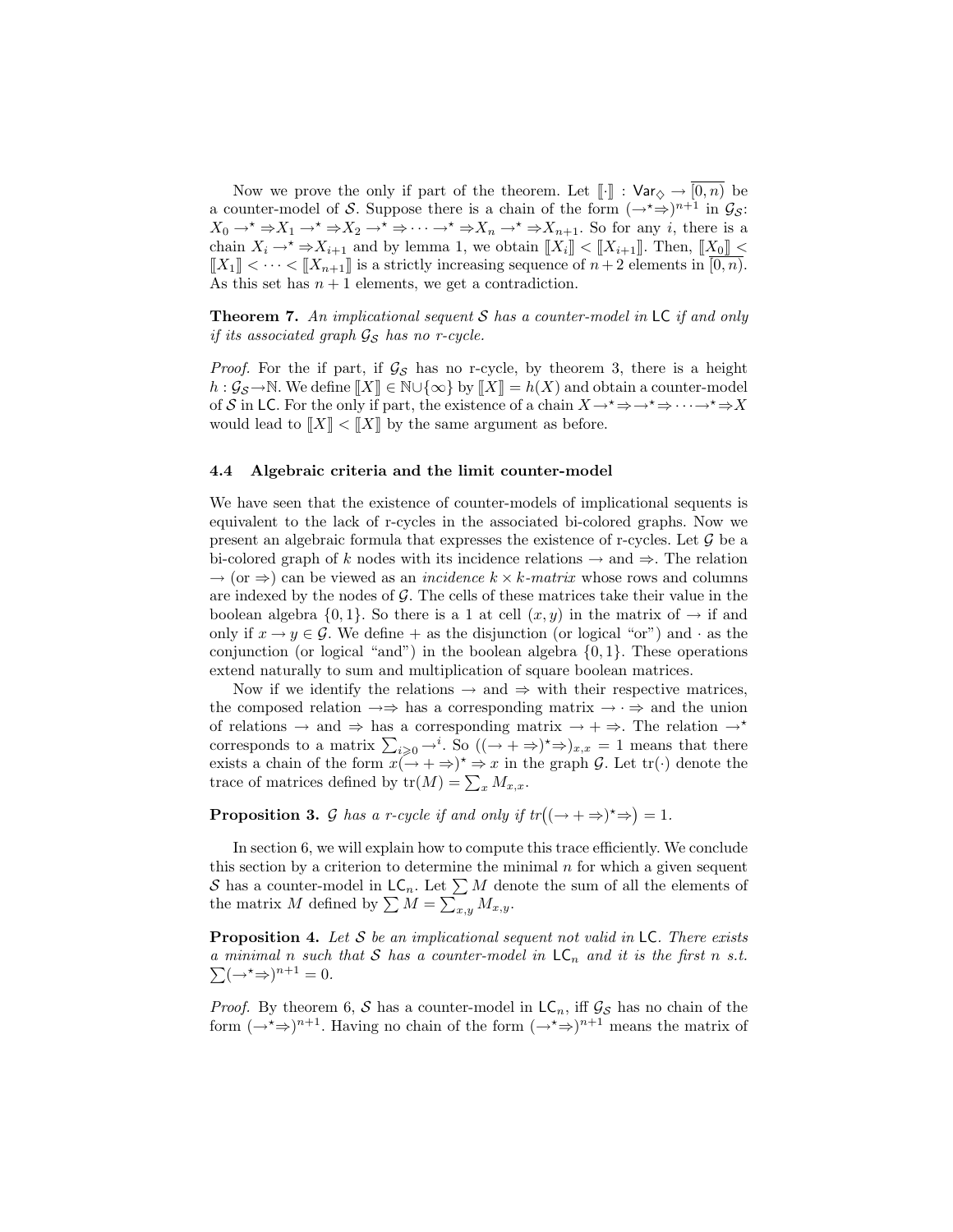| $\Gamma, \mathcal{X}_A^- \supset \mathcal{X}_{A \wedge B}^- \vdash \Delta_b \qquad \Gamma, \mathcal{X}_B^- \supset \mathcal{X}_{A \wedge B}^- \vdash \Delta_b \qquad [\supset_2]$<br>$\Gamma$ , $(\mathcal{X}_A^- \wedge \mathcal{X}_B^-) \supset \mathcal{X}_{A \wedge B}^- \vdash \Delta_b$                                                                                                      | $A^ B^-$                                                                                                                           | $A^ B^-$                                                                                                                                                                           |
|----------------------------------------------------------------------------------------------------------------------------------------------------------------------------------------------------------------------------------------------------------------------------------------------------------------------------------------------------------------------------------------------------|------------------------------------------------------------------------------------------------------------------------------------|------------------------------------------------------------------------------------------------------------------------------------------------------------------------------------|
| $\frac{\varGamma,\mathcal{X}^+_{A\wedge B}\supset\mathcal{X}^+_A,\mathcal{X}^+_{A\wedge B}\supset\mathcal{X}^+_B\vdash\varDelta_b}{\varGamma,\mathcal{X}^+_{A\wedge B}\supset(\mathcal{X}^+_A\wedge\mathcal{X}^+_B)\vdash\varDelta_b}\ \ [\supseteq_2']$                                                                                                                                           | $\wedge^+$<br>$A^+$ $B^+$                                                                                                          |                                                                                                                                                                                    |
| $\frac{\Gamma, \mathcal{X}_A^- \supset \mathcal{X}_{A \vee B}^-, \mathcal{X}_B^- \supset \mathcal{X}_{A \vee B}^- \vdash \Delta_b}{\Gamma, (\mathcal{X}_A^- \vee \mathcal{X}_B^-) \supset \mathcal{X}_{A \vee B}^- \vdash \Delta_b} \ \ [\supseteq_3]$                                                                                                                                             | $V^-$<br>フへ<br>$A^ B^-$                                                                                                            |                                                                                                                                                                                    |
| $\frac{\Gamma,\mathcal{X}^+_{A\vee B}\supset \mathcal{X}^+_A\vdash \Delta_b\qquad \Gamma,\mathcal{X}^+_{A\vee B}\supset \mathcal{X}^+_B\vdash \Delta_b}{\Gamma,\mathcal{X}^+_{A\vee B}\supset (\mathcal{X}^+_A\vee \mathcal{X}^+_B)\vdash \Delta_b}\n\quad \left[\supseteq_3'\right]$                                                                                                              | $\begin{matrix} 1 & 1 \\ 1 & 1 \end{matrix}$<br>$\begin{array}{c c}\n\swarrow & & \searrow \\ A^+ & B^+ & A^+ & B^+ \n\end{array}$ |                                                                                                                                                                                    |
| $\varGamma,\mathcal{X}_B^-\supset \mathcal{X}_{A\supset B}^-\vdash \mathcal{X}_A^+\supset \mathcal{X}_B^-, \diamondsuit \supset \mathcal{X}_B^-, \triangle_b$<br>: $\Gamma, (\chi_{\overline{A}}^+ \supset \chi_{\overline{B}}^-) \supset \chi_{\overline{A}}^- \to \Delta_b$ [D4]                                                                                                                 | $A^+ \leftarrow B^-$                                                                                                               | $\begin{array}{cc} \mathbf{D}^- & \diamond \\ \nwarrow & \nearrow \end{array} \begin{array}{c} \circ \\ \mathbf{D}^- & \diamond \\ \swarrow & \nearrow \end{array}$<br>$A^+$ $B^-$ |
| $\frac{\Gamma, \mathcal{X}^+_{A\supset B}\supset \mathcal{X}^+_B \vdash \Delta_b \qquad \Gamma, \mathcal{X}^-_A\supset \mathcal{X}^+_B \vdash \Delta_b}{\Gamma \ \mathcal{X}^+_{\cdot} \neg \cap (\mathcal{X}^-_{\cdot} \supset \mathcal{X}^+_B) \vdash \Delta_b} \ \ [\supset_4']$<br>$\boxed{\Gamma, \mathcal{X}^+_{A\supset B}\supset (\mathcal{X}^-_A\supset \mathcal{X}^+_B)\vdash \Delta_b}$ | $\supset^+$<br>$A^ B^+$                                                                                                            | $\supset^+$<br>$A^- \longrightarrow B^+$                                                                                                                                           |

Table 1. Proof rules and bi-colored graph construction

this relation is the zero matrix, i.e.  $\sum (\rightarrow^* \Rightarrow)^{n+1} = 0$ . As S is not valid in LC, by theorem 7, its bi-colored graph  $\mathcal{G}_{\mathcal{S}}$  has no r-cycle. Then, there is an n such that  $\mathcal{G}_{\mathcal{S}}$  has no chain of the form  $(\rightarrow^* \Rightarrow)^n$  by theorem 5. So there exists a minimal one.

### 5 Parallel counter-model search

Combining the results of the preceding sections provides an algorithm to decide  $LC_n$  by indexation followed by proof-search to obtain a set of irreducible sequents (which are implicational sequents in our setting) and then counter-model construction for these irreducible sequents. This combination of proof-search and counter-model construction can now be viewed in a common graph-theoretic setting that will lead us to efficient parallel counter-model construction. First we present a graph-theoretic approach for proof-search. Then we combine proofsearch and counter-model construction into a r-cycle search problem on a conditional bi-colored graph, i.e. a bi-colored graph where arrows might be indexed with *boolean selectors*. In section 6, we present a global technique which efficiently solves the conditional r-cycle search problem.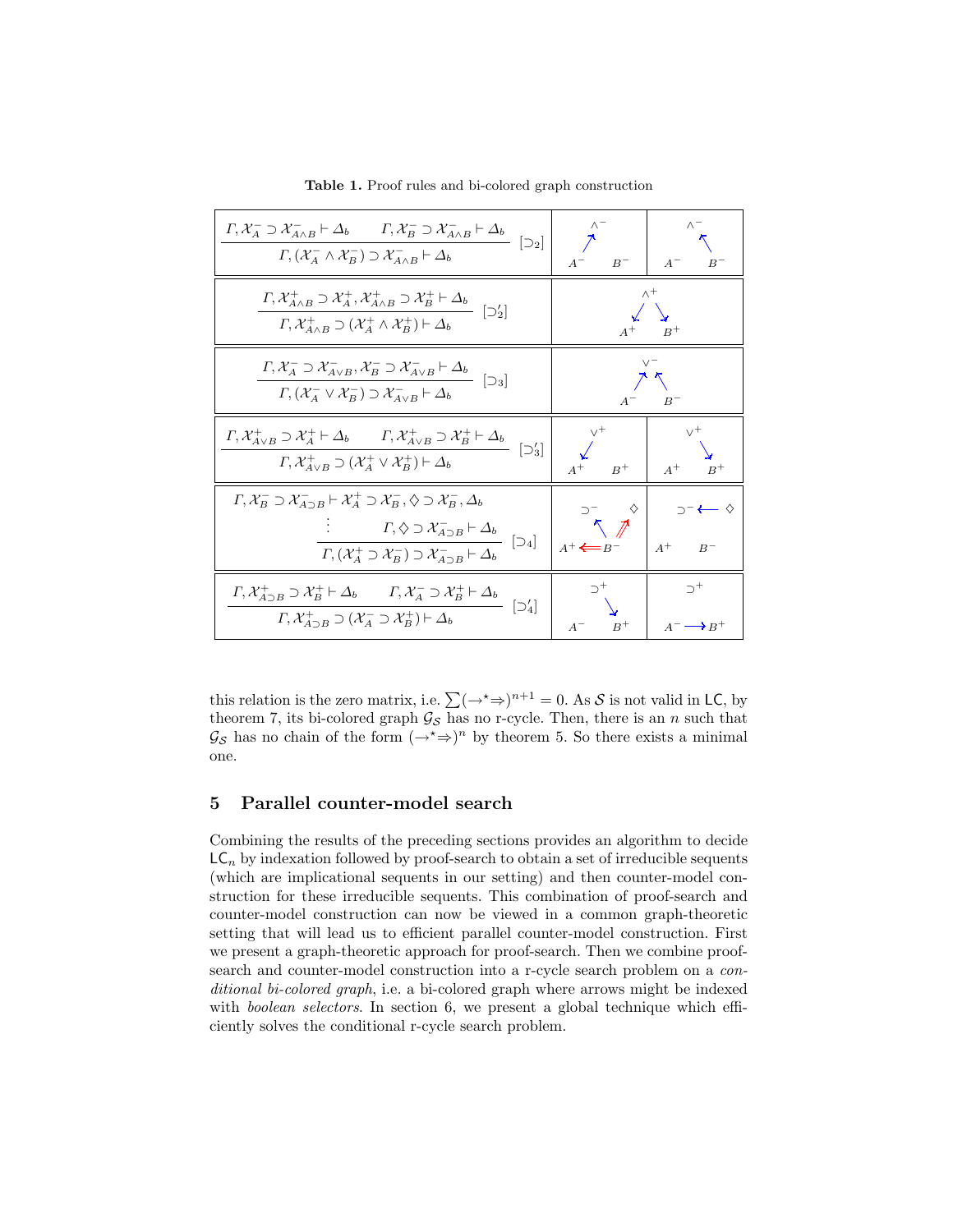#### 5.1 Proof-search as bi-colored graph construction

Let us fix a particular formula  $D$ . Using the results of section 3.1,  $D$  is indexed into an equivalent flat sequent  $\delta^{-}(D) \vdash \Diamond \supset \mathcal{X}_{D}^{-,3}$ . Then, let us study the formulae occurring in  $\delta^{-}(D)$ .

From the definition of  $\delta$  (see section 3.1), there is exactly one formula in  $\delta^{-}(D)$  for each occurrence of a subformula of D:

- − if V is a variable occurring positively (resp. negatively), the formula in  $\delta$ <sup>−</sup>(D) is  $\mathcal{X}_V^+ \supset V$  (resp.  $V \supset \mathcal{X}_V^-$ ) which is already an atomic implication which will not be decomposed further during proof search;
- $-$  if A ∧ B occurs positively,  $\mathcal{X}^+_{A \wedge B}$  ⊃  $(\mathcal{X}^+_{A} \wedge \mathcal{X}^+_{B})$  will appear in  $\delta^{-}(D)$  and could be decomposed once using rule  $[\supseteq_2']$ ;
- $-$  if  $A \supset B$  occurs negatively,  $(\mathcal{X}^{\perp}_A \supset \mathcal{X}^{\perp}_B) \supset \mathcal{X}^-_{A \supset B}$  will appear in δ<sup>−</sup>(D) and could be decomposed once using rule  $[\supset_4]$ .

and so on... There is exactly one logical rule for each case:  $[\supset_2]$  for  $\wedge^-$ ,  $[\supset'_2]$  for  $\wedge^+$ ,  $[\supset_3]$  for  $\vee^-$ ,  $[\supset'_3]$  for  $\vee^+$ ,  $[\supset_4]$  for  $\supset$   $\neg$ , and  $[\supset'_4]$  for  $\supset^+$ . The left column of table 1 presents all these cases.

What are the atomic implications occurring in the sequents generated by a full proof-search from starting  $\delta^{-}(D) \vdash \Diamond \supseteq \mathcal{X}_{D}^{-}$ ? Some appear already at the beginning like the formulae  $\mathcal{X}_{V}^{+} \supset V$ or  $V \supset \mathcal{X}_V^-$  for V occurrence of a variable of D and are not changed by proof rules. Also  $\diamondsuit \supset \mathcal{X}_D^-$  appears at the beginning and is not changed by proof rules. So in the corresponding bicolored graph, there are arrows  $\mathcal{X}_V^+ \to V$ ,  $V \to \mathcal{X}_V^-$  and  $\mathcal{X}_D^- \Rightarrow \diamondsuit$ . The situation is summarized at the right hand side.



The other atomic implications are generated by the decompositions of formulae  $\mathcal{X}_{A\otimes B}\supset (\mathcal{X}_{A}\otimes \mathcal{X}_{B})$  and  $(\mathcal{X}_{A}\otimes \mathcal{X}_{B})\supset \mathcal{X}_{A\otimes B}$  occurring during backward proof rules application. As an example, we consider the case of a negative occurrence of  $A \supset B$ . Then  $(\mathcal{X}_A^+ \supset \mathcal{X}_B^-) \supset \mathcal{X}_{A \supset B}^-$  occurs in  $\delta^-(D)$  and the corresponding rule will be

. . . , X − <sup>B</sup> ⊃ X <sup>−</sup> <sup>A</sup>⊃<sup>B</sup> ` X <sup>+</sup> <sup>A</sup> ⊃ X <sup>−</sup> <sup>B</sup> , ♦ ⊃ X <sup>−</sup> <sup>B</sup> , . . . . . . , ♦ ⊃ X <sup>−</sup> <sup>A</sup>⊃<sup>B</sup> ` . . . . . . ,(X + <sup>A</sup> ⊃ X <sup>−</sup> <sup>B</sup> ) ⊃ X <sup>−</sup> <sup>A</sup>⊃<sup>B</sup> ` . . . [⊃4]

Let us consider a completed proof-search branch ending with an implicational sequent. Its associated graph either contains  $\mathcal{X}_B^- \to \mathcal{X}_{A\supset B}^-$ ,  $\mathcal{X}_B^- \Rightarrow \mathcal{X}_A^+$  and  $\mathcal{X}_B^- \Rightarrow \diamondsuit$ if we choose the left premise of rule  $[\supset_4]$  or  $\diamondsuit \to \check{\mathcal{X}_{A\supset B}}$  if we choose the right premise. This could be summarized by the two following arrow introduction rules:

$$
\begin{array}{ccc}\n\mathbf{D}^- & \diamondsuit & \mathbf{D}^- \leftarrow \diamondsuit \\
\wedge & \nearrow & \text{(exclusive) or} \\
A^+ \leftarrow B^- & & A^+ & B^- \\
\end{array}
$$

The complete set of arrow introduction rules is given in the right column of table 1. With this set of rules, each internal occurrence of a subformula introduces

<sup>&</sup>lt;sup>3</sup> For the sake of completeness, we recall the polarity of occurrences of subformulae by suffixing their indexes like in  $\mathcal{X}_{V}^{+}$  or  $\mathcal{X}_{V}^{-}$ .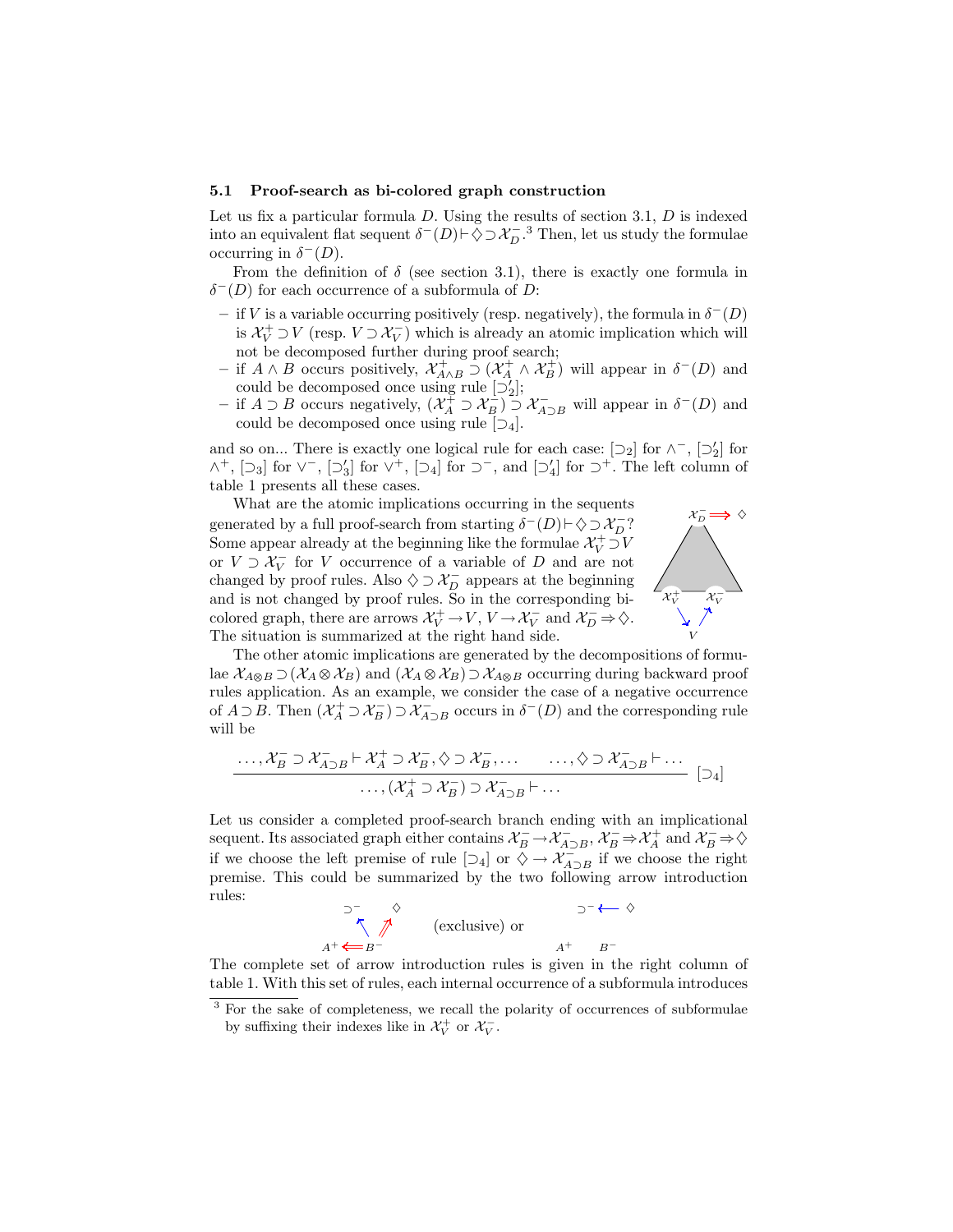arrows in the bi-colored graph, depending on the choice of the left premise or right premise for the cases  $\wedge^-$ ,  $\vee^+$ ,  $\supset^-$ , and  $\supset^+$ . Since rules  $\wedge^+$  and  $\vee^-$  only have one premise, there is no choice in these cases and proof-search does not branch. So the end-sequent of a completed proof-search branch and its corresponding bi-colored graph is characterized by a choice of left or right premise for internal nodes of the shape  $\wedge^-$ ,  $\vee^+$ ,  $\supset^-$ , and  $\supset^+$ . The reader is reminded that the proof rules implied in proof-search are all strongly invertible and so the order of application of those rules does not influence the validity of the generated sequents: all the rules are permutable. Let us illustrate these ideas on a concrete example.

#### 5.2 An example: the Peirce's formula

 $D = ((A \supset B) \supset A) \supset A$  is the Peirce's formula. We index it:

$$
((A_5^+ \supset_3^- B_6^-) \supset_1^+ A_4^+) \supset_0^- A_2^-
$$

The decomposition tree of this formula has three internal nodes  $\supset_0^-$ ,  $\supset_1^+$  and  $\supset_3^-$ . The leaves of the decomposition tree introduce the arrows  $A_5^+$   $\rightarrow$  A,  $A_4^+$   $\rightarrow$ A,  $A \rightarrow A_2^-$  and  $B \rightarrow B_6^-$  in the bicolored graph. And of course, there is also the arrow  $\supset_0^- \Rightarrow \diamondsuit$  corresponding to ...  $\vdash \Diamond \supseteq \mathcal{X}_D^-$ .

Then we choose one proof-search branch: left premise for  $\overline{O}_0^-$  and  $\overline{O}_3^-$  and right premise for  $\supset^+_1$ . We obtain the bicolored graph presented on the rhs. We explain the remaining arrows: the left premise for  $\supset_0^-$  (rule  $[\supset_4]$ ) introduces  $A_2^- \to \overline{0}_0^-, A_2^- \Rightarrow \overline{0}_1^+$  and  $A_2^- \Rightarrow \Diamond;$  the right premise for  $\supseteq_1^+$  (rule  $[\supseteq_4']$ ) intro-



duces  $\supset_3^ \to$  A<sub>4</sub><sup>+</sup>; the left premise for  $\supset_3^-$  (rule  $[\supset_4]$ ) introduces  $B_6^ \to$   $\supset_3^-$ ,  $B_6^ \Rightarrow$  A<sub>5</sub><sup>+</sup> and  $B_6^- \Rightarrow \diamondsuit$ .

This graph is the bi-colored graph associated with the implicational endsequent of the proof-search branch characterized by the choice: left for  $\supset_0^-$  and  $\supset$ <sub>3</sub> and right for  $\supset$ <sup>+</sup>. To decide if this sequent is valid in **LC**, we look for r-cycles. For this, we redesign the graph so that  $\rightarrow$  arrows are horizontal or go up and  $\Rightarrow$ go up strictly. It appears that this graph has a bi-height h defined by  $h(x) = 0$  for  $x \in \{B, 6, 3, 4\}, h(x) = 1$  for  $x \in \{5, A, 2, 0\}$  and  $h(x) = 2$  for  $x \in \{\diamondsuit, 1\}.$  Then  $\llbracket \cdot \rrbracket$  defined by  $\llbracket A \rrbracket = 1$  and  $\llbracket B \rrbracket = 0$  is a counter-model of the Peirce's formula since then  $\left[ \left( (A\supset B)\supset A\right]\supset A\right] = \left( (1\rightarrow 0)\rightarrow 1\right)\rightarrow 1 = (0\rightarrow 1)\rightarrow 1 = \infty \rightarrow 1 = 1 < \infty$ .  $\llbracket \cdot \rrbracket$  is a counter-model of Peirce's formula not only in LC but also in LC<sub>2</sub> (just under  $CL = LC_1.$ )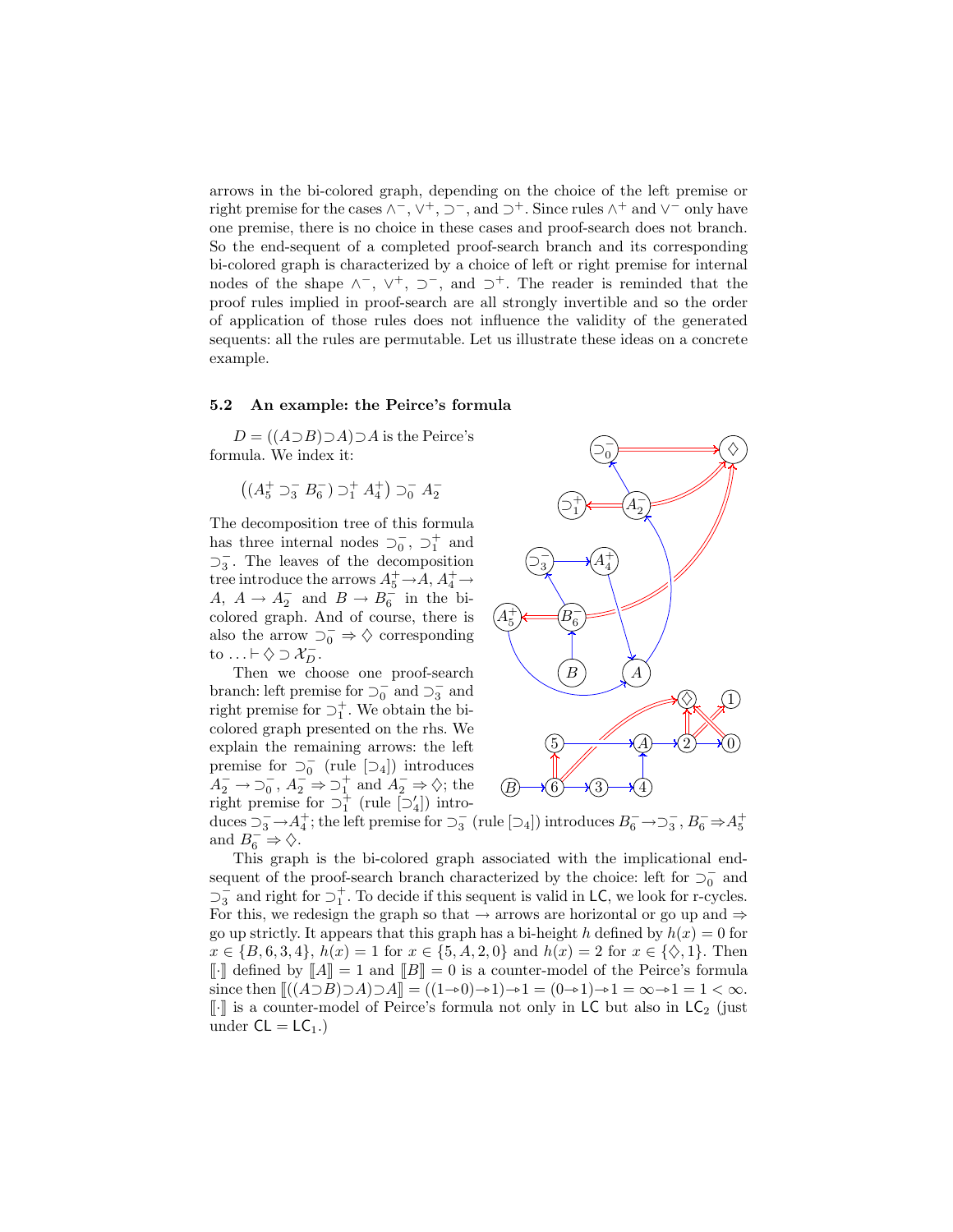### 5.3 Postponing proof-search branch selection

Our system has a very important property that the others lack: proof-search can be seen as the incremental construction of a semantic graph. The nodes of this graph do not depend on the proof-search branch; only the choices of arrows depend on the branch chosen. In section 5.2, we have chosen a "good" proofsearch branch from which we can extract a counter-model. There are many other branches that lead to other bi-colored graphs which might also lack r-cycles, leading to other counter-models. Clearly, a proof-search branch lacking r-cycles corresponds to a counter-model. Is it possible to find all the counter-models and thus, all such branches? An idea for that is to postpone the choice of premises characterizing proof-search branches, to detect r-cycles and after that, to select the branches for which no r-cycle exists.

Instead of using either left or right premise, let us use both. Of course this would not be sound unless we keep track of the fact that these two choices cannot coexist in the same branch. This is done by introducing boolean selectors  $(x \text{ and } y \text{)}$ its negation  $\bar{x}$ ) and indexing arrows with those selectors. For example, we obtain the following transformation of rules for a positive occurrence of disjunction:



Let us reconsider the case of the Peirce's formula. We apply all the possible rules, postponing all the choices between left or right premises and introducing a new boolean selector for each potential choice. All three rules have two premises and we introduce the selectors  $x_0$  for  $\supset_0^-, x_1$  for  $\supset_1^+$ and  $x_3$  for  $\overline{\supseteq}$ . The corresponding indexed bi-colored graph is represented at the right. The reader might notice that the graph of section 5.2 is just an instance of this graph with  $x_0 = 1$ ,  $x_1 = 0$  and  $x_3 = 1$ .

We want to discover all the possible valuations of selectors such that the corresponding instance graph has no r-cycle. For example,  $0 \Rightarrow \Diamond \rightarrow 0$  is a r-cycle. To "break" this cycle, the constraint  $\overline{x_0} = 0$  has to be satisfied, i.e.  $x_0$  has to be satisfied. Let us do



| $ 0 \Rightarrow \diamondsuit \rightarrow 0$                                                                                     | $ x_0$                            |
|---------------------------------------------------------------------------------------------------------------------------------|-----------------------------------|
| $0 \Rightarrow \diamondsuit \rightarrow 3 \rightarrow 4 \rightarrow A \rightarrow 2 \rightarrow 0   x_3 + x_1 + \overline{x_0}$ |                                   |
| $ 2 \Rightarrow \diamondsuit \rightarrow 3 \rightarrow 4 \rightarrow A \rightarrow 2$                                           | $ \overline{x_0} + x_3 + x_1 $    |
| $ 2 \Rightarrow 1 \rightarrow 4 \rightarrow A \rightarrow 2$                                                                    | $ \overline{x_0}+\overline{x_1} $ |
|                                                                                                                                 |                                   |

this for all the basic r-cycles, i.e. the r-cycles that do not repeat nodes. It is sufficient to "break" basic r-cycles for all the r-cycles to be removed because any r-cycle contains at least one basic r-cycle.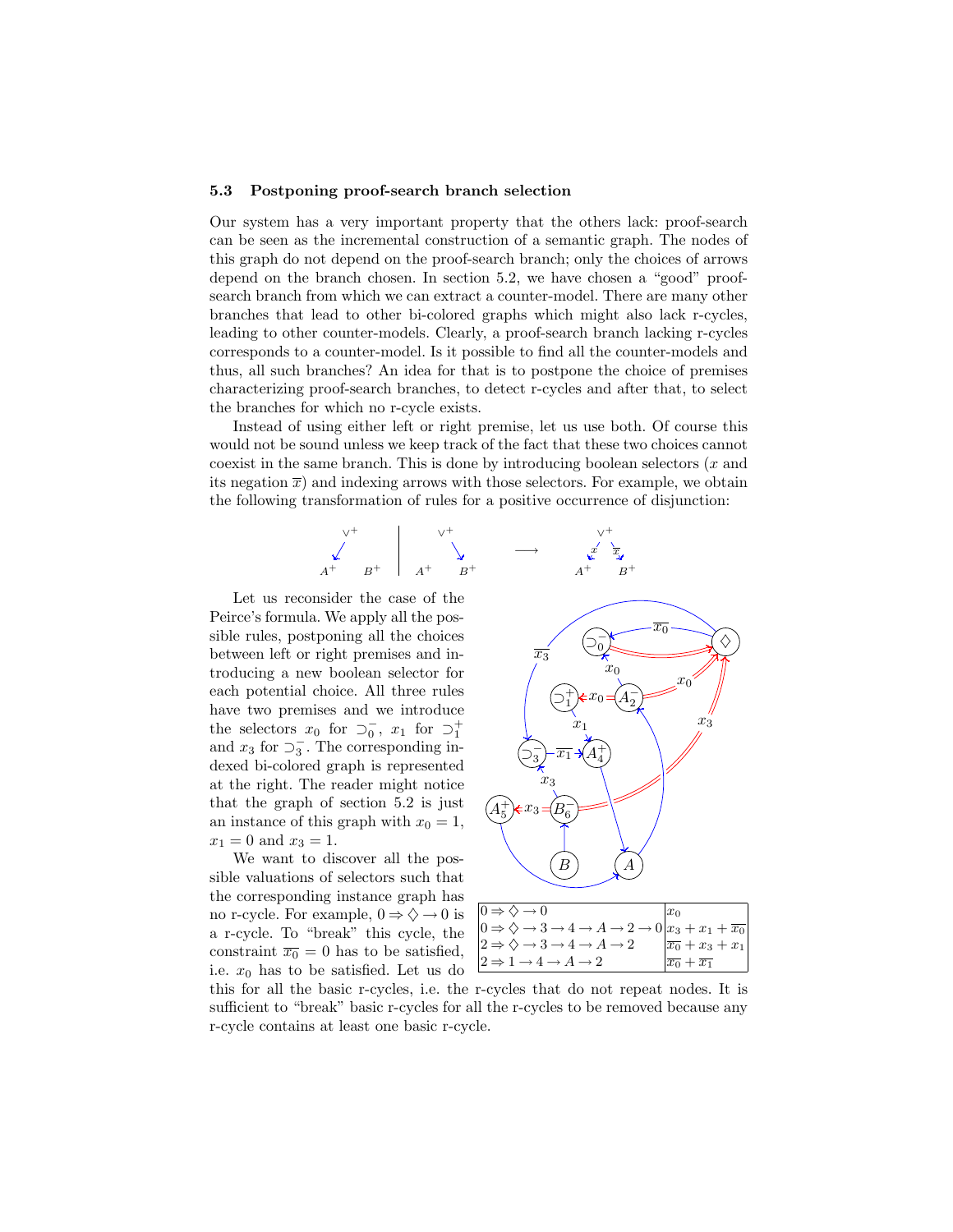

Fig. 2. Counter-model search system for  $LC_n$ 

Let us look for basic r-cycles: no r-cycle passes through  $B$  so we can remove it from the graph. Then no r-cycle passes through  $B_6^-$ . Then no r-cycle passes through  $A_5^+$ . Then, we obtain four basic r-cycles and their associated constraints expressing the condition at which the corresponding r-cycle is broken:  $x_0, x_3 +$  $x_1 + \overline{x_0}, \overline{x_0} + x_3 + x_1$  and  $\overline{x_0} + \overline{x_1}$ .

Then we solve these constraints altogether, i.e. we search a valuation satisfying the conjunction of all these constraints. There is only one solution which is  $x_0 = 1, x_1 = 0$  and  $x_3 = 1$ , corresponding to the branch characterized by left for  $\overline{20}$  and  $\overline{23}$  and right for  $\overline{21}$ . This is the proof-search branch we have chosen in section 5.2. With any other valuation, one of the four basic r-cycles would exist, and so, it is the only one for which the instanced bi-colored graph has no r-cycle.

### 5.4 A parallel counter-model search system for  $LC_n$

We introduce our final counter-model search system which is a combination of the graphical system of table 1 and the idea of postponing choice of left or right premise with the help of boolean selectors. The word parallel means that all the search branches are explored simultaneously with the help of selectors.

The system is presented in figure 2. The principle is to build a conditional bi-colored graph (where arrows might be indexed by boolean selectors,) notion which formalizes the concept we sketched in section 5.3. We fix a formula  $D$ . We start from the nodes of the decomposition tree of  $D$  composed of internal nodes  $(\mathcal{X}_{A\otimes B}^+)$  or  $\mathcal{X}_{A\otimes B}^-$  and leaves  $(\mathcal{X}_{V}^+)$  or  $\mathcal{X}_{V}^-$ ). We add one new node for each variable V occurring in  $D^4$ . We also add one node for  $\diamondsuit$ . Then, we add the arrow  $D^{-} \Rightarrow \Diamond (D^{-})$  is the root of the decomposition tree) and arrows  $V^{+} \rightarrow V$  (resp.  $V \rightarrow V^{-}$ ) for each positive (resp. negative) occurrence of the variable V. This is summarized by the left side of figure 2. All these arrows are not annotated: they are present in every proof-search branch, i.e. for any valuation on selectors.

Then for each internal node, we add arrows according to the schemes of the right part of figure 2. There is one scheme for each case in  $\{\wedge, \vee, \supset\} \times \{+, -\}.$  For the schemes  $\wedge^-$ ,  $\vee^+$ ,  $\supset^+$  and  $\supset^-$ , we introduce conditional arrows, i.e arrows indexed with a boolean selector of the form x or  $\overline{x}$ . This selector has to be

<sup>&</sup>lt;sup>4</sup> For a variable V occurring in D, there are some nodes  $\mathcal{X}_{V}^{+}$  (resp.  $\mathcal{X}_{V}^{-}$ ) where V is a positive (resp. negative) occurrence in  $D$ , and one node for the variable  $V$ .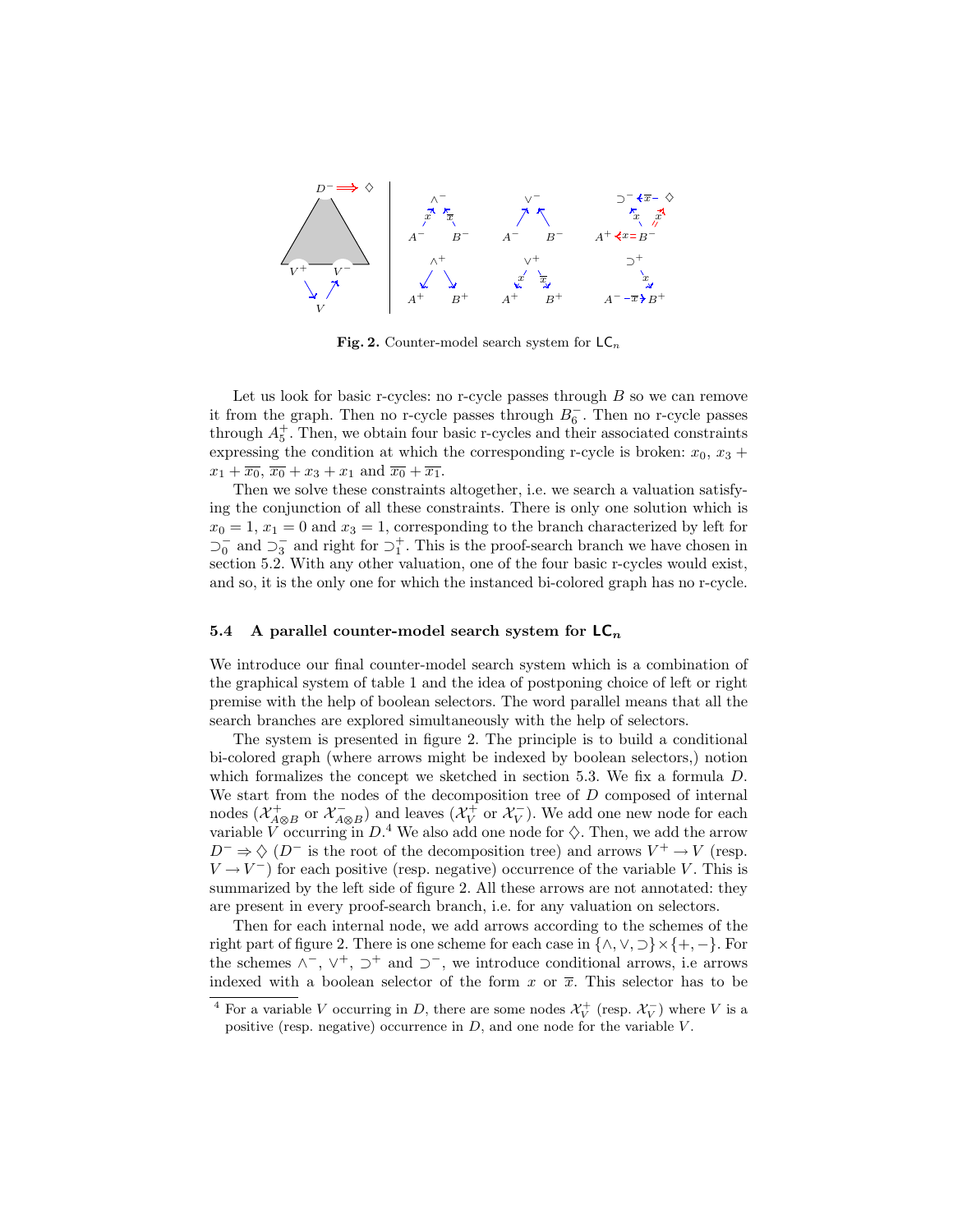new: there is exactly one selector for each instance of a scheme.<sup>5</sup> Each scheme introduces two or four arrows so the construction of the conditional bi-colored graph is a process which take linear time w.r.t. the size of D.

**Theorem 8.** Let D be a formula and  $\mathcal G$  be the corresponding conditional bicolored graph obtained by the previously described process. Then D has a counter model in LC if and only if there exists a valuation v on the selectors such that the instance graph  $\mathcal{G}_v$  has no r-cycle.

*Proof.* Because all the proof rules are strongly invertible,  $\lbrack \cdot \rbrack$  is a counter-model of D if and only if it is a counter-model of at least one of the irreducible (and implicational) end-sequent of a completed proof-search branch. This end-sequent is characterized by a choice of left or right premises and it corresponds to a choice of a valuation on selectors.

By theorem 7, the end-sequent of a proof-search branch has a counter-model if and only if its associated bi-colored graph has no r-cycle. But this graph is exactly the instance  $\mathcal{G}_v$  where v is the valuation on selectors corresponding to the proof-search branch.

**Theorem 9.** D has a counter-model in  $LC_n$  iff there exists a valuation v on the selectors such that the instance graph  $\mathcal{G}_v$  has no chain of the form  $(\rightarrow^* \Rightarrow)^{n+1}$ .

*Proof.* For  $LC_n$  with  $n \neq \infty$ , we just have to apply theorem 6 instead of theorem 7. The proof rules are common for all the family  $\mathsf{LC}_n$  (including  $n = \infty$ .)

Computing the conditional bi-colored graph from a given formula takes a linear time but finding all the r-cycles in a graph and solving the boolean constraints system have both exponential complexity. Indeed, there exists formulae for which the conditional bi-colored graph has exponentially many cycles. So on the complexity side, finding cycles and then building a constraint system is not a good idea.

An approach to solve this problem would be to try to mix r-cycle detection and boolean constraint solving to obtain a kind of conditional r-cycle detection but this is not an easy task. After reflection, we can observe that we do not need the list of all the r-cycles to decide a formula: we only need to compute and solve the boolean condition characterizing the existence of r-cycles.

# 6 Practical r-cycle detection in conditional graphs

In section 5.4, we have introduced the notion of conditional bi-colored graph which is a graph in which arrows might be indexed with boolean constraints. To implement conditional graphs, we have chosen to represent the relations  $\rightarrow$  and  $\Rightarrow$  as generalized incidence matrices. In an incidence matrix, there is a 1 in a cell if the corresponding arrow exists in the graph. Generalized incidence matrix

<sup>&</sup>lt;sup>5</sup> For example, the selector could be indexed with the root node of the corresponding scheme instance to ensure uniqueness.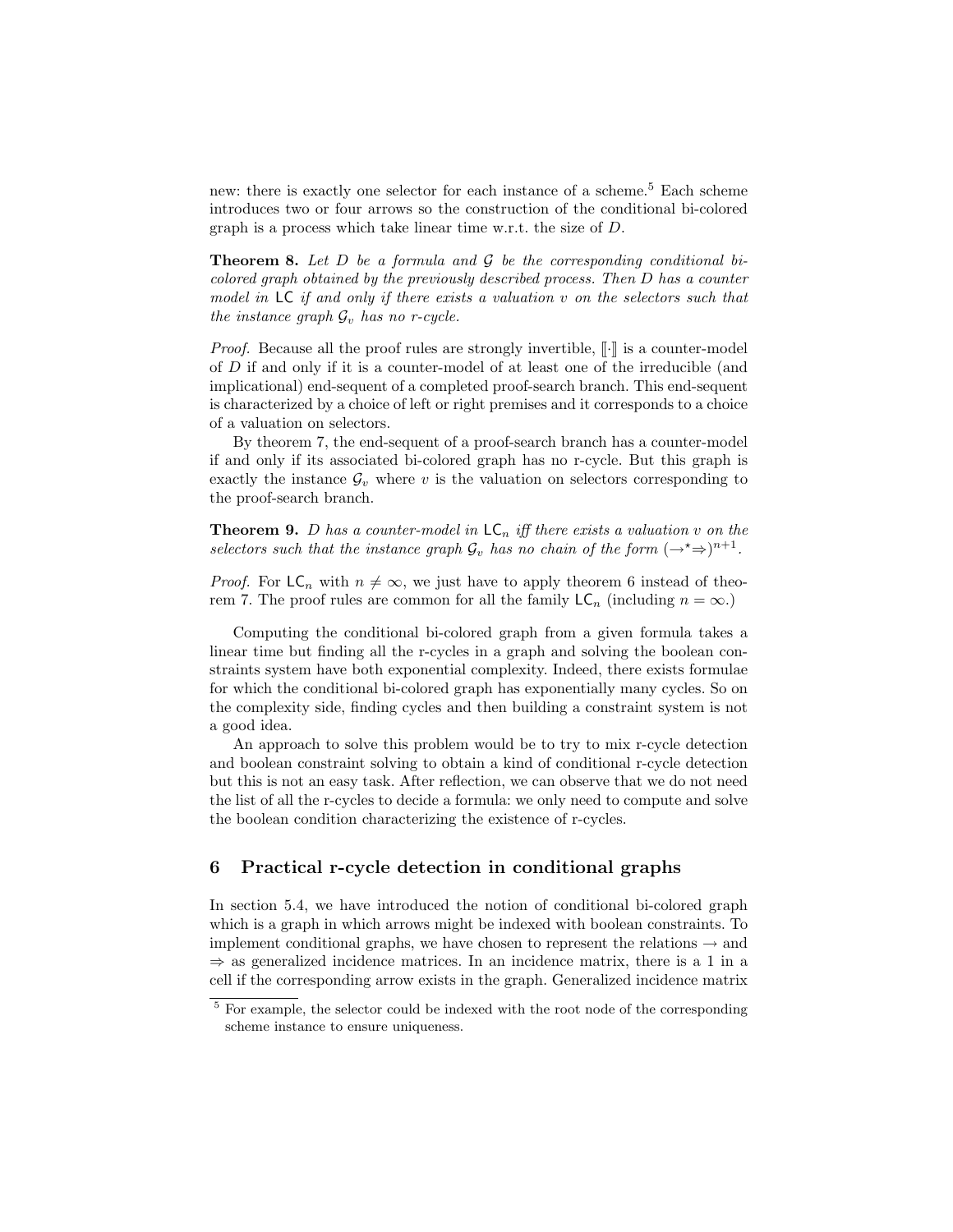cells might contain not only 0 or 1 (for unconditional arrows) but also arbitrary boolean expressions built upon atomic boolean selectors. These expressions are considered up to boolean equivalence.

**Definition 6 (Conditional matrix).** A conditional matrix on set  $S$  of size  $k$ is a  $k \times k$ -array with values in the free boolean algebra over the set of selectors.

We point out that boolean expressions are considered up to logical equivalence. So a conditional bi-colored graph is viewed as a pair  $(\rightarrow, \Rightarrow)$  of conditional matrices. The algebraic operations we have defined like  $\rightarrow + \rightarrow, \rightarrow \rightarrow$ ,  $\rightarrow^*$ , tr(·) and  $\sum(\cdot)$  extend naturally to conditional matrices because they rely only on the boolean operators  $\cdot$  and  $+$ . If v is a valuation of boolean variables in  $\{0,1\}$ , we call an *instance graph* and denote by  $\mathcal{G}_v$  the bi-colored graph obtained by instantiating boolean expressions in the cells of the matrices  $\rightarrow$  and  $\Rightarrow$  with the valuation v. Instantiation commutes with algebraic operations on matrices because it commutes with the boolean operators · and +. For example  $[\rightarrow +\Rightarrow]_v = \rightarrow_v + \Rightarrow_v.$ 

**Theorem 10.** Let  $\mathcal{G} = (\rightarrow, \Rightarrow)$  be a conditional bi-colored graph. There exists a r-cycle in every instance  $\mathcal{G}_v$  of  $\mathcal G$  if and only if  $tr((\to +\Rightarrow)^* \Rightarrow) = 1$  holds.

The proof is straightforward:  $\left[\text{tr}\left((\to +\Rightarrow)^{\star}\Rightarrow\right)\right]_v = \text{tr}\left((\to_v + \Rightarrow_v)^{\star}\Rightarrow_v\right)$  and then theorem 8. The reader is reminded that the equation  $\text{tr}((\rightarrow +\Rightarrow)^{\star} \Rightarrow) = 1$  is an equivalence of boolean expressions. The result for the finitary version  $\mathsf{LC}_n$  also holds. To compute the smallest  $n$  such that a formula is not valid, we compute sequentially until  $\sum (\rightarrow^* \Rightarrow)^{n+1}$  < 1 and then, find a valuation v such that the instance is refuted:  $\sum (\rightarrow_v^* \Rightarrow_v)^{n+1} = 0$ .

We have implemented a prototype of counter-model search engine for LC based on these principles in Objective Caml.<sup>6</sup> We give a brief description of the practical choices we have made. A  $k \times k$  conditional matrix is represented by a sparse matrix of integers. These integers represent nodes of a shared RO-BDD [5] so they uniquely encode boolean expressions up to equivalence and algebraic operations may be performed efficiently. How can we compute traces efficiently? Let  $\alpha$  be a  $k \times k$  conditional matrix. Let I be the identity  $k \times k$  matrix  $(I_{x,x} = 1 \text{ and } I_{x,y} = 0 \text{ otherwise.})$  Then one could check that  $\alpha^* = (I + \alpha)^k$  (this is because any conditional path of size greater than  $k+1$  necessarily has repeating points and thus contains a sub-path of size smaller than  $k$ .) It is even sufficient to compute the sequence  $I, I + \alpha, (I + \alpha)^2, \dots$  until it stabilizes. This happens in at most k steps. So let  $A = \rightarrow + \Rightarrow$  and  $B = \Rightarrow$ . We want to compute  $tr(A * B)$ . We compute the trace column by column. Let  $B_i$  be the *i*-th column of B and T be the column with 1 on each cell. Then we compute the sequence  $t_0, \ldots, t_k$ :  $t_0 = 0$  and  $t_i = [A^*(t_{i-1}T + B_i)]_i$  for  $i = 1, ..., k$  by induction and we obtain  $t_k = \text{tr}(A^{\star}B)$ . The sequence  $t_0, \ldots, t_k$  is increasing and the computation can be stopped as soon as  $t_i = 1$  in which case, the formula is provable. Previously generated constraints are used to accelerate the computation by adding  $t_{i-1}$  to each cell of  $B_i$  (in  $t_{i-1}T + B_i$ ).

 $6$  It will be available shortly at  $http://www.loria.fr/~larchey/LC$ .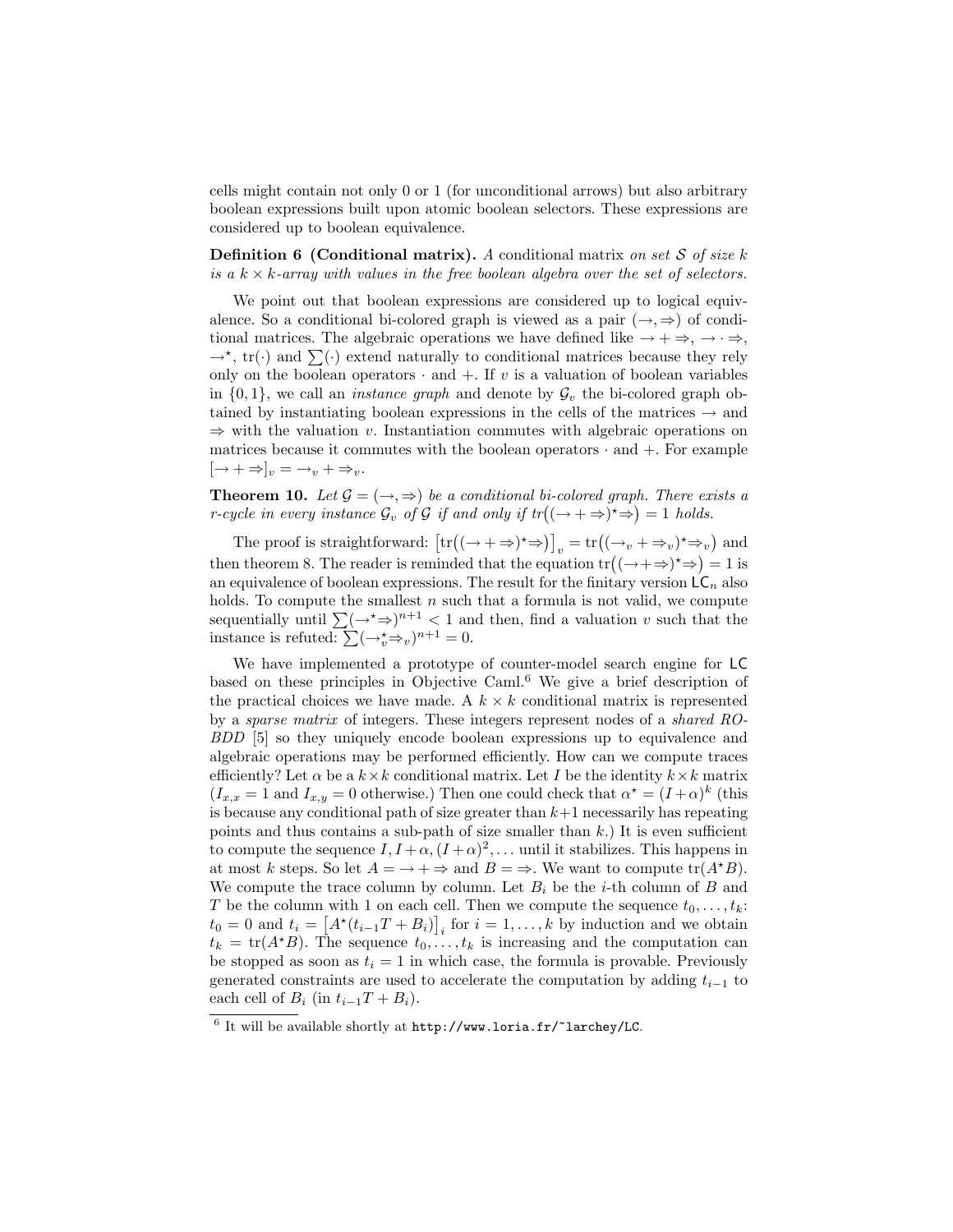### 7 Conclusion

Compared to the work initiated by Avron [2,3] that focuses mainly on proofsearch and even logic programming [13], we develop the idea of mixing proofsearch and counter-model construction. Then, we propose a new system for counter-model search in  $\mathsf{LC}$  and  $\mathsf{LC}_n$ , mainly based on the notion of r-cycles in conditional graphs, and thus an efficient algorithm to decide these logics and provide counter-models. In further work, we will deeper investigate the relationships between the notion of r-cycle and the G-cycles of [3] and analyze if our conditional graphs also fit in the hyper-sequent setting. We will also investigate the relationships between our parallel counter-model search and other approaches based for example on parallel dialogue games [4,9].

### References

- [1] Alessendro Avellone, Mauro Ferrari, and Pierangelo Miglioli. Duplication-Free Tableau Calculi and Related Cut-Free Sequent Calculi for the Interpolable Propositional Intermediate Logics. Logic Journal of the IGPL,  $7(4):447-480$ , 1999.
- [2] Arnon Avron. A Tableau System for Gödel-Dummett Logic Based on a Hypersequent Calculus. In TABLEAUX 2000, volume 1847 of LNAI, pages 98-111, 2000.
- [3] Arnon Avron and Beata Konikowska. Decomposition Proof Systems for Gödel-Dummett Logics. Studia Logica, 69(2):197–219, 2001.
- Matthias Baaz and Christian Fermüller. Analytic Calculi for Projective Logics. In TABLEAUX'99, volume 1617 of LNCS, pages 36–50, 1999.
- [5] Randal E. Bryant. Graph-based algorithms for Boolean function manipulation. IEEE Transactions on Computers, C-35(8):677–691, 1986.
- [6] Michael Dummett. A Propositional Calculus with a Denumerable matrix. Journal of Symbolic Logic, 24:96–107, 1959.
- [7] Roy Dyckhoff. Contraction-free Sequent Calculi for Intuitionistic Logic. Journal of Symbolic Logic, 57(3):795–807, 1992.
- [8] Roy Dyckhoff. A Deterministic Terminating Sequent Calculus for Gödel-Dummett logic. Logical Journal of the IGPL, 7:319–326, 1999.
- [9] Christian Fermüller. Parallel Dialogue Games and Hypersequents for Intermediate Logics. In TABLEAUX 2003, volume 2796 of LNAI, pages 48–64, 2003.
- [10] Kurt Gödel. Zum intuitionistischen Aussagenkalkül. In Anzeiger Akademie des Wissenschaften Wien, volume 69, pages 65–66. 1932.
- [11] Petr Hajek. Metamathematics of Fuzzy Logic. Kluwer Academic Publishers, 1998.
- [12] Dominique Larchey-Wendling. Combining Proof-Search and Counter-Model Construction for Deciding Gödel-Dummett Logic. In CADE-18, volume 2392 of LNAI, pages 94–110, 2002.
- [13] George Metcalfe, Nicolas Olivetti, and Dov Gabbay. Goal-Directed Calculi for Gödel-Dummett Logics. In CSL, volume 2803 of LNCS, pages 413-426, 2003.

# A Proofs of theorems of section 3

**Theorem 1.** In  $\mathsf{LC}_n$ , D is valid if and only if  $\delta^{-}(D) \vdash \Diamond \supset \mathcal{X}_D$  is valid.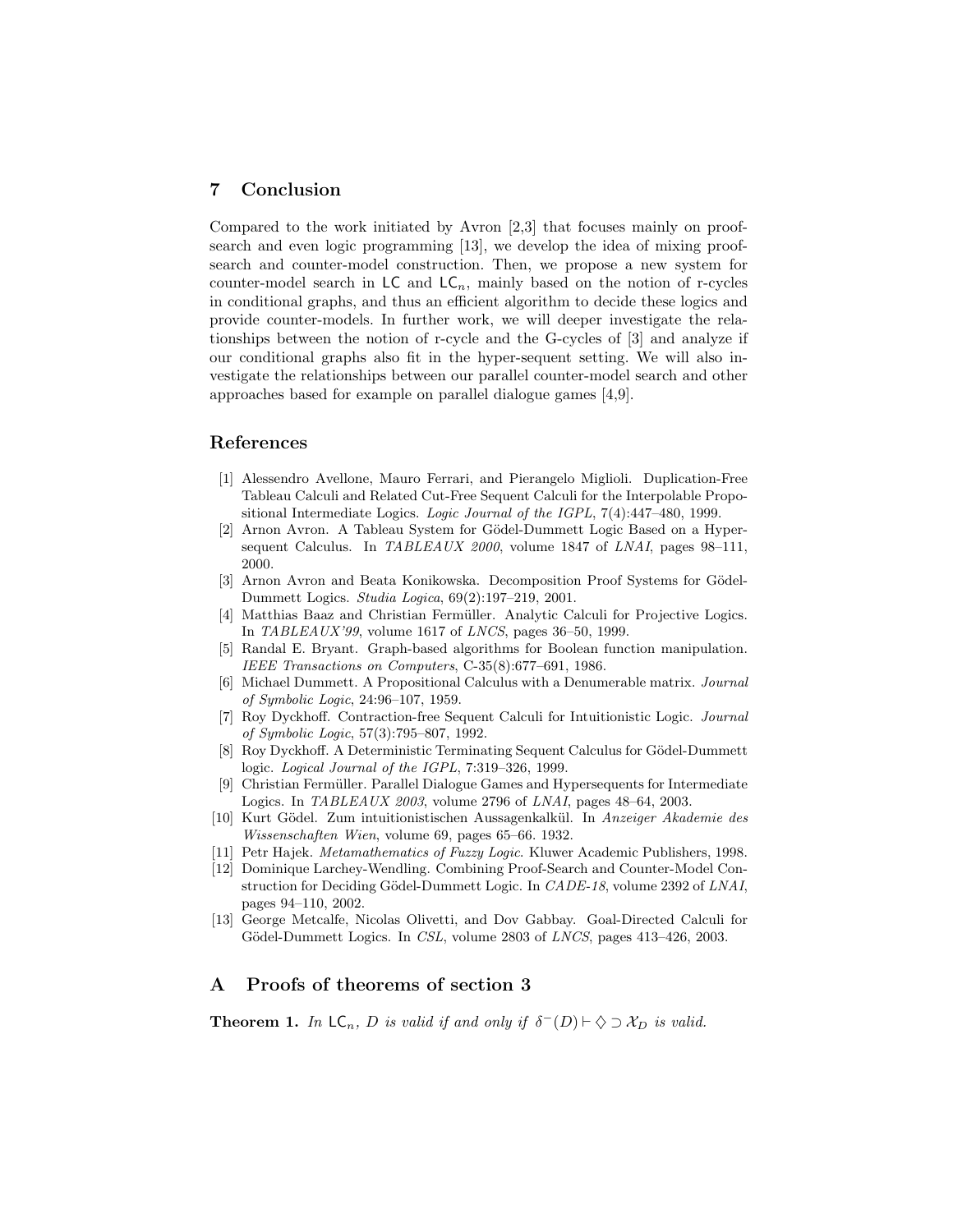*Proof.* First of all, it is clear that the sequent  $\delta^{-}(D) \vdash \Diamond \supset \mathcal{X}_{D}$  is flat. Then we prove that if  $\delta^-(D) \vdash \diamondsuit \supset \mathcal{X}_D$  is valid then so is D.

Let  $[\![\cdot]\!]$ : Var  $\rightarrow$   $[0, n)$  be an interpretation. As the  $\mathcal{X}_K$  are new variables not occurring in D, we can define  $[\![\cdot]\!]' : \hat{\mathsf{Var}}_{\diamondsuit} \to \overline{[0,n)}$  by  $[\![V]\!]' = [\![V]\!]$  for V occurring in D,  $[\mathcal{X}_K]' = [K]$  for K occurrence of a subformula of D and  $[\Diamond]'' = \infty$ . Obviously,  $[[K]]' = [[K]]$  holds for any subformula K of D (because  $[[\cdot]]'$  and  $[[\cdot]]$ match on the variables occurring in D, and thus in K.) Then, as  $\delta^-(D) \vdash \Diamond \supset \mathcal{X}_D$  is valid in  $\mathsf{LC}_n$ , we deduce  $\llbracket \delta^-(D) \rrbracket' \leqslant \llbracket \Diamond \supset \mathcal{X}_D \rrbracket'.$  By proposition 2,  $\llbracket \delta^-(D) \rrbracket' = \infty$ holds. Also  $[\Diamond \supset \mathcal{X}_D]' = [\mathcal{X}_D]' = [D]$  holds. We deduce the inequality  $\infty \leq [D]$ . As this last inequality holds in any interpretation  $[\![\cdot]\!]$ , D is valid in  $\mathsf{LC}_n$ .

Then we prove that any counter-model of  $\delta^-(D) \vdash \Diamond \supset \mathcal{X}_D$  is also a countermodel of D. Let [[.] be a counter-model of  $\delta^-(D) \vdash \Diamond \supset \mathcal{X}_D$  in  $\mathsf{LC}_n$ . Then  $\llbracket \Diamond \supset$  $\mathcal{X}_D$  <  $\llbracket \delta^-(D) \rrbracket$  holds and consequently  $\llbracket \diamondsuit \supset \mathcal{X}_D \rrbracket < \infty$ . So  $\llbracket \diamondsuit \rrbracket > \llbracket \mathcal{X}_D \rrbracket$  and  $[\![\chi_D]\!] = [\![\diamondsuit \supset \chi_D]\!] < [\![\delta^-(D)]\!]$  holds. By proposition 1,  $[\![\delta^-(D)]\!] \wedge [\![D]\!] \leq [\![\chi_D]\!]$ holds. So if we suppose  $[\![D]\!] = \infty$  then  $[\![\delta^-(D)]\!] \leq [\![\mathcal{X}_D]\!]$  holds which is absurd. Thus, the inequality  $[[D]] < \infty$  holds and  $[[\cdot]]$  is a counter-model of D.

**Proposition 5.** Let  $\Delta_b$  be a b-context and  $\llbracket \cdot \rrbracket$  an interpretation of variables in  $[0, n)$  such that  $\llbracket \Delta_b \rrbracket < \infty$  holds. Then  $\llbracket \Delta_b \rrbracket < \llbracket \diamond \rrbracket$  holds too.

*Proof.* As  $\Delta_b$  is composed of implications and is not empty, there exists  $A \supset B \in$  $\Delta_b$  such that  $\llbracket \Delta_b \rrbracket = \llbracket A \supseteq B \rrbracket$ . Also  $\diamondsuit \supseteq B \in \Delta_b$ . Thus  $\llbracket \diamondsuit \supseteq B \rrbracket \leq \llbracket A \supseteq B \rrbracket < \infty$ holds. We deduce  $[[A \supset B]] = [[B]]$  and  $[[\Diamond]] > [[B]]$ . Thus  $[[\Delta_b]] = [[A \supset B]] =$  $[[B] < [[\diamondsuit]]$  holds.

**Theorem 2.** The following rule is sound and strongly invertible in  $LC_n$ .

$$
\frac{\Gamma, B \supset C \vdash A \supset B, \Diamond \supset B, \Delta_b \qquad \Gamma, \Diamond \supset C \vdash \Delta_b}{\Gamma, (A \supset B) \supset C \vdash \Delta_b} [\supset_4] \Delta_b \text{ is a } b\text{-context}
$$

Proof. First of all, with the side condition, it is clear that this rule preserves b-contexts (on the right hand side of the  $\vdash$  sign) bottom-up. We first prove soundness. So suppose that both premises sequents are valid in  $LC_n$ . Let  $\llbracket \cdot \rrbracket$ :  $\text{Var}_{\diamondsuit} \rightarrow \overline{[0,n]}$  be an interpretation of variables. We have to prove

$$
\llbracket \Gamma \rrbracket \land \llbracket (A \supset B) \supset C \rrbracket \leqslant \llbracket \Delta_b \rrbracket \tag{1}
$$

Let us consider two trivial cases:

- if  $\Vert \Gamma \Vert \leqslant \Vert \Delta_b \Vert$ , it is clear that property (1) holds.
- if  $\llbracket \diamond \rrbracket \leq \llbracket A \supseteq B \rrbracket$  then  $\llbracket ((A \supseteq B) \supseteq C \rrbracket \leq \llbracket \diamond \supseteq C \rrbracket$  and thus  $\llbracket \Gamma \rrbracket \wedge \llbracket (A \supseteq B) \supseteq C$  $C \leq \llbracket \Gamma \rrbracket \wedge \llbracket \diamondsuit \supset C \llbracket \leq \llbracket \Delta_b \rrbracket$  holds because the right premise of rule  $[\Box_4]$  is valid. So property (1) holds.

So we are left in the case where  $\llbracket \Delta_b \rrbracket < \llbracket \Gamma \rrbracket$  and  $\llbracket A \supseteq B \rrbracket < \llbracket \diamondsuit \rrbracket$  both hold. We can deduce  $\llbracket \Delta_b \rrbracket < \infty$  and thus  $\llbracket \Delta_b \rrbracket < \llbracket \diamond \rrbracket$  by proposition 5. Since the right premise is valid, we obtain  $\llbracket \Gamma \rrbracket \wedge \llbracket \diamondsuit \supset C \rrbracket \leq \llbracket \Delta_b \rrbracket$  from which we deduce  $[\![\diamondsuit \supset C]\!] \leq \[\![\Delta_b]\!] < \infty.$  So  $[\![C]\!] = [\![\diamondsuit \supset C]\!] \leq \[\![\Delta_b]\!]$ .